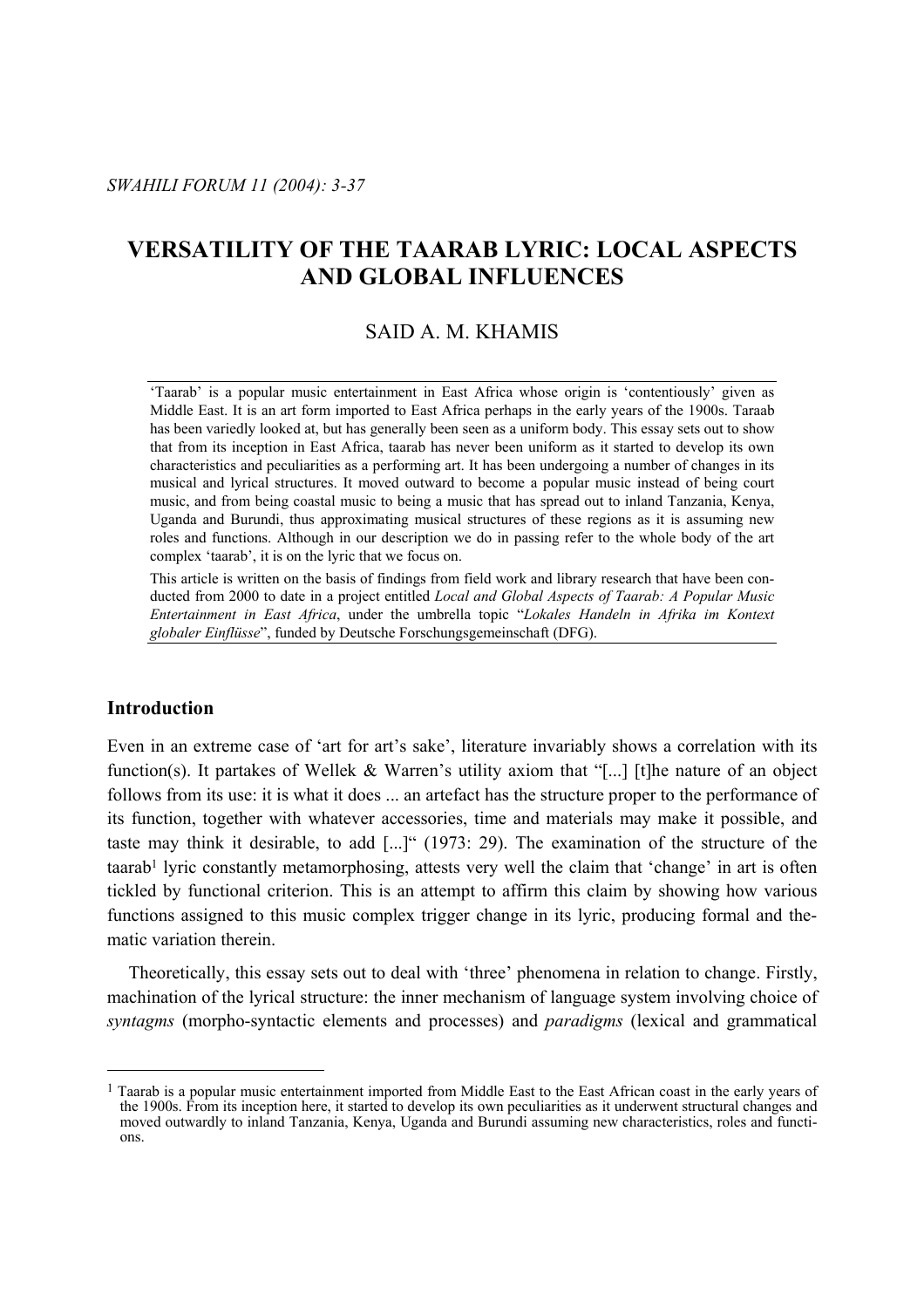units), self-regulatory rules that bind discrete components to form wholes. Secondly, resources with which the art is made; the materiality: sounds, forms, tropes, images, figures, words, word groups and sentences considered not as empty vessels, but vessels impregnated with substance: ideas, themes, motifs, messages – all historical, social, cultural, political and psychological concomitants so to say. To this, we should add, mediated fluxes that have increasingly become more attainable as signs, images and labels or concepts of commodities – initially via print-media, phonograph record, sound film, radio, audio-cassette, video and now via public and satellite television and perhaps, computer internet and web-sites, expanding the range of available repertoire and tempting local artists to tap beyond immediate confines with the aim of (re)structuring taarab to suit new requirements. Thirdly, different purposes or functions – professional or amateurish – assigned to taarab at the level of individuals, groups and society or public domain, helping taarab and its lyric to find the 'appropriate' aesthetic and thematic expression and fulfilment of certain purpose(s).

# **Historical Remarks**

l

The histories of taarab in Zanzibar and Lamu are (re)constructed and discussed variedly and contentiously. In Zanzibar, taarab's inception is associated with particular 'patronage', where the royal and well to do families in Zanzibar Stone Town area, are said to have imported the music from Egypt. However, this 'myth' crumbles when one gets to know the fact that the earliest taarab in Zanzibar had its roots from Yemen or Arabian Peninsula. In fact the famous *Ikhwan Safah Club* whose taarab style is associated with Egyptian, is claimed to have been founded by Zanzibaris of Yemen origin.2

 In Lamu the history of taarab's inception is even more eclipsed. The poetry genius of Lamu, especially in the vein of *gungu* dance, the re-shaping of *ūd*3 (lute) into *kibangala* (a locally designed lute) and the re-moulding of taarab to suit Lamu cultural sensibility, is attributed by some scholars (e.g. Graebner 1999: 350-351 and 2003: 4-6) as portraying a high degree of local ingenuity and originality.4 Nonetheless, it takes a bit of 'fancy' to perceive that, if not Egypt, then the

<sup>&</sup>lt;sup>2</sup> The interviews we made during our fieldwork between 2002 and 2003, affirm the historical validity of this statement. Also, Shaib Abeid's untitled notes on his musical biography and the history of *Ikhwan Safah Club* in Zanzibar make this point clearer.

<sup>3</sup> A very important instrument in the Middle East Taarab.

<sup>&</sup>lt;sup>4</sup> A highly speculative proposition that does not prove any connection between taarab and this poetry tradition or *gungu* performance. The fact that a certain instrument was re-designed from a foreign source and used in a thriving musical performance (*gungu*) does not necessarily make the result taarab. We would therefore, go with the Askew's hypothesis (2000: 27) that ... "[t]he India Ocean trade network that economically sustained the region did not merely entail the exchange of commodities. Accompanying the trade in material goods was a concurrent trade in cultural practices. Sailors on trade *dhows* from Arabia and India brought with them their musical traditions (including instruments - *my emphasis*) when visiting and sharing world-views with Africans whom they met at the ports in Lamu, Mombasa, Tanga, Dar es Salaam and Zanzibar."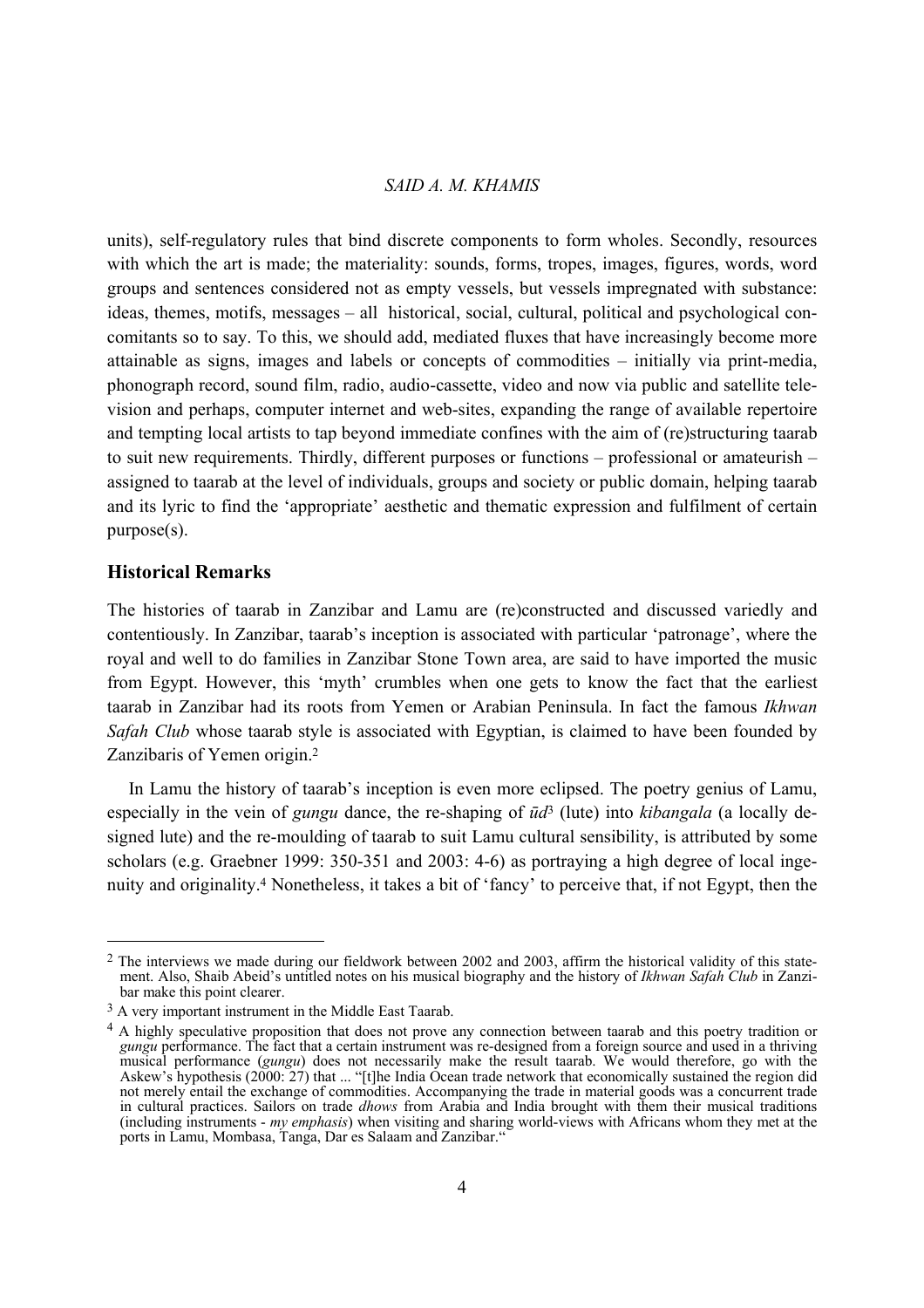Middle East 'factor' must be a source of inspiration to both Zanzibar and Lamu types of taarab, though stylistically various versions of taarab grew and took different directions thereafter.

 Hard data for evidence of 'pristine' form of taarab in Lamu and Zanzibar is hard to find. The explanatory power of this essay therefore, relies on information gathered during our field work in Lamu, Mombasa, Dar es Salaam, Tanga and Zanzibar between 2000 and 2003 and from songs sung between 1920-1950 by Siti bint Saad's group in a collection entitled *Waimbaji wa Juzi*  (1966).

### **Taarab Lyric and Swahili Poetic Tradition**

Swahili poetry whose history in written form goes back to  $17<sup>th</sup>$  century, is definitely a precursor of the Swahili taarab lyric which came to exist later with the introduction of taarab in East Africa. It is therefore safe to assume that Swahili poetry, heavily influenced by Arabic prosody, has been formally a major source of influence for the taarab lyric which was from the outset, written in verses having equal number of lines, each showing equally measured syllabic metre(s), *caesuras* and rhythmic patterns with internal and end rhymes. Quite often in the past, verses of this lyric were written as *tristich<sup>5</sup>* and *quatrain<sup>6</sup>* with refrains – the structural basis from which we are set to show deviation(s).

Here is an example of a 'tristich':

|                        | Wingi mkuruba<br>Wala matila <b>ba</b><br>Ya ladha maha <b>ba</b> | huja kwa were <b>vu</b><br>hupati kwa nguvu<br>kwa mtu mwekevu                                           |
|------------------------|-------------------------------------------------------------------|----------------------------------------------------------------------------------------------------------|
| <i>Refrain/Chorus:</i> | Kwa mtu mwekevu                                                   |                                                                                                          |
|                        | Close intimacy comes with wisdom                                  | What you crave for can't be attained by force<br>Love is full of taste to one who knows how to retain it |
| Refrain/Chorus         | To one who knows how to retain it                                 |                                                                                                          |

<sup>5</sup> It is defined in Cuddon's *Penguin Dictionary of Literary Terms and Literary Theory* (1991) as a group of three lines of verse or stanza of three lines, as in triplet (q. v.)

 $6$  It is defined in the same dictionary as a stanza of four lines, rhymed or unrhymed.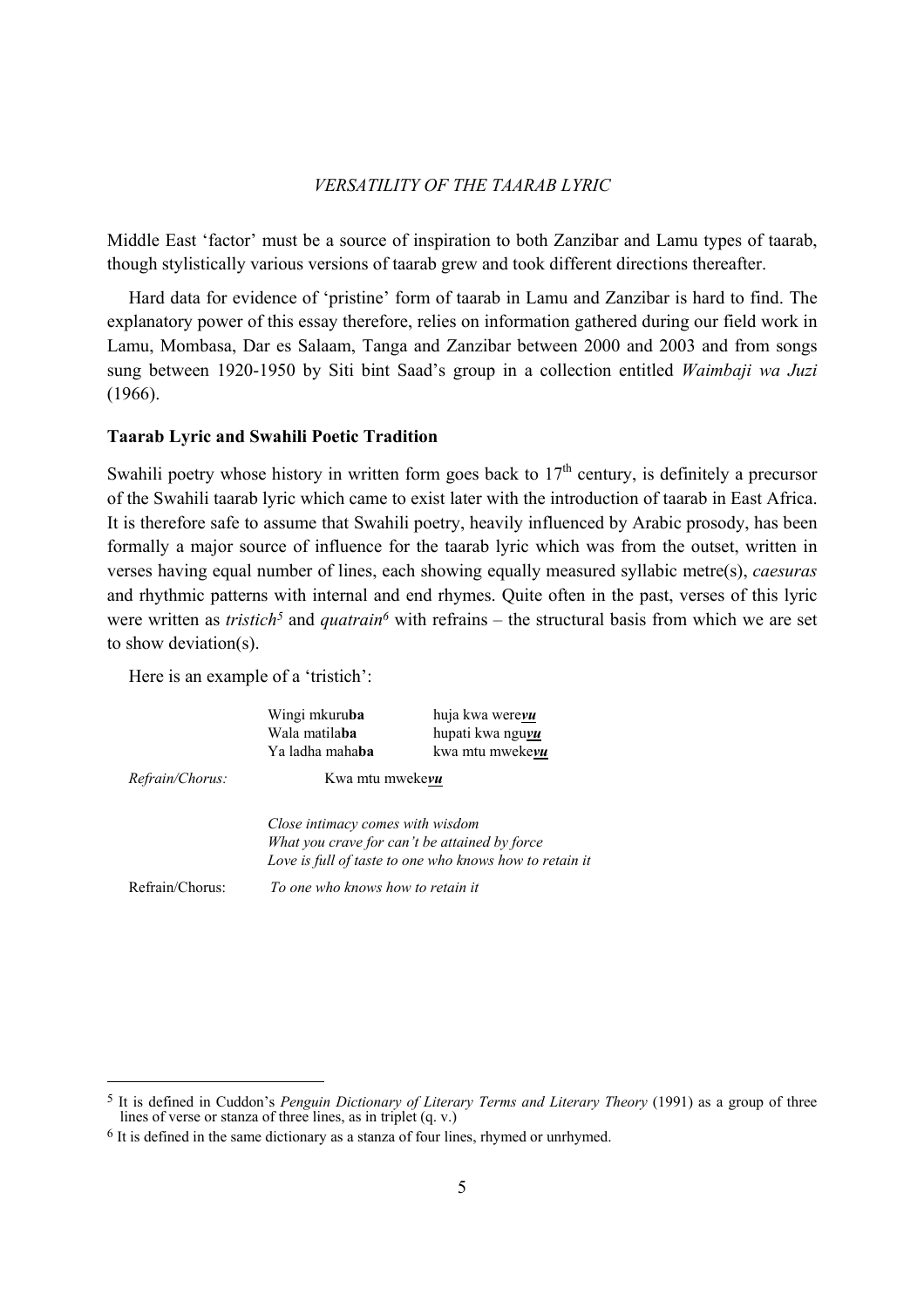And this is an example of a 'quatrain':

| Alinidhani bandiya                               | ndani ya mikono yake   |
|--------------------------------------------------|------------------------|
| Akichoka nichezeya                               | anache nifedheheke     |
| Nami sikufikiriya                                | kama nitarudi kwake    |
| Sitorudi abadan(i)                               | niradhi niangamiye     |
| Lakini leo karudi                                | kama jambo halikuwa    |
| Na macho yake shahidi                            | uovuni yamvu <b>wa</b> |
| Kaja niomba nirudi                               | mapenzi kuyachukuwa    |
| Kajaomba samahani                                | vipi nimkataliye?      |
| She took me to be a doll in her hands            |                        |
| Only to drop and humiliate me when she got bored |                        |
| Novem did I think I would notwon to have         |                        |

*Never did I think I would return to her Return to her I would not, I preferred death!* 

*Today she's come back to me as if nothing has happened Her innocent eyes bear witness to her surrender She's come to implore me to take back her love She's asked for forgiveness how can I refuse?* 

### **Diversification of Taarab**

Pointers from the material collected, allow us to surmise7 the fact that taarab has structurally, never been a uniform body, but a sum total of different styles that are classified under a complex category – taarab; each style showing some affinity and differences to another. This 'interconnectedness' is described by Topp (1992 & 2000) as a *continuum* with a certain elasticity<sup>8</sup> such that any style is measured according to how near or distant from the 'ideal' (/ traditional) taarab it is. The gap between one style and another and between all the styles and the 'ideal'(/ traditional) taarab, appears to exist on the basis of 'style of vocalisation', 'instrumentation', 'method of playing the instruments', 'performer / audience divide' and 'reasons behind the detachment of a certain style / form.'

 Almost from the outset, taarab assumed certain roles and served interests of different groups as it emerged out of narrow confines (i.e. of Sultan's palace and Zanzibar Stone Town area or out of Muhammad Kijumwa's and Bwana Zena's spheres of influence in Lamu (Matola & Whiteley 1966: 64). Askew (1999: 76) affirms:

 $<sup>7</sup>$  This is however, done with reasonable amount of induction from events we have lived to witness and information</sup> gathered during our field work and our involvement in taarab over years.

<sup>&</sup>lt;sup>8</sup> The continuum has two end-points. On the one end 'ideal' taarab is plotted as a measure of all other styles and on the other end, *kidumbak* is placed as a detached style from the 'ideal' one. In between there exists *taarab ya wanawake* (women taarab) which aspires for 'ideal' taarab but has certain affinity with *kidumbak*.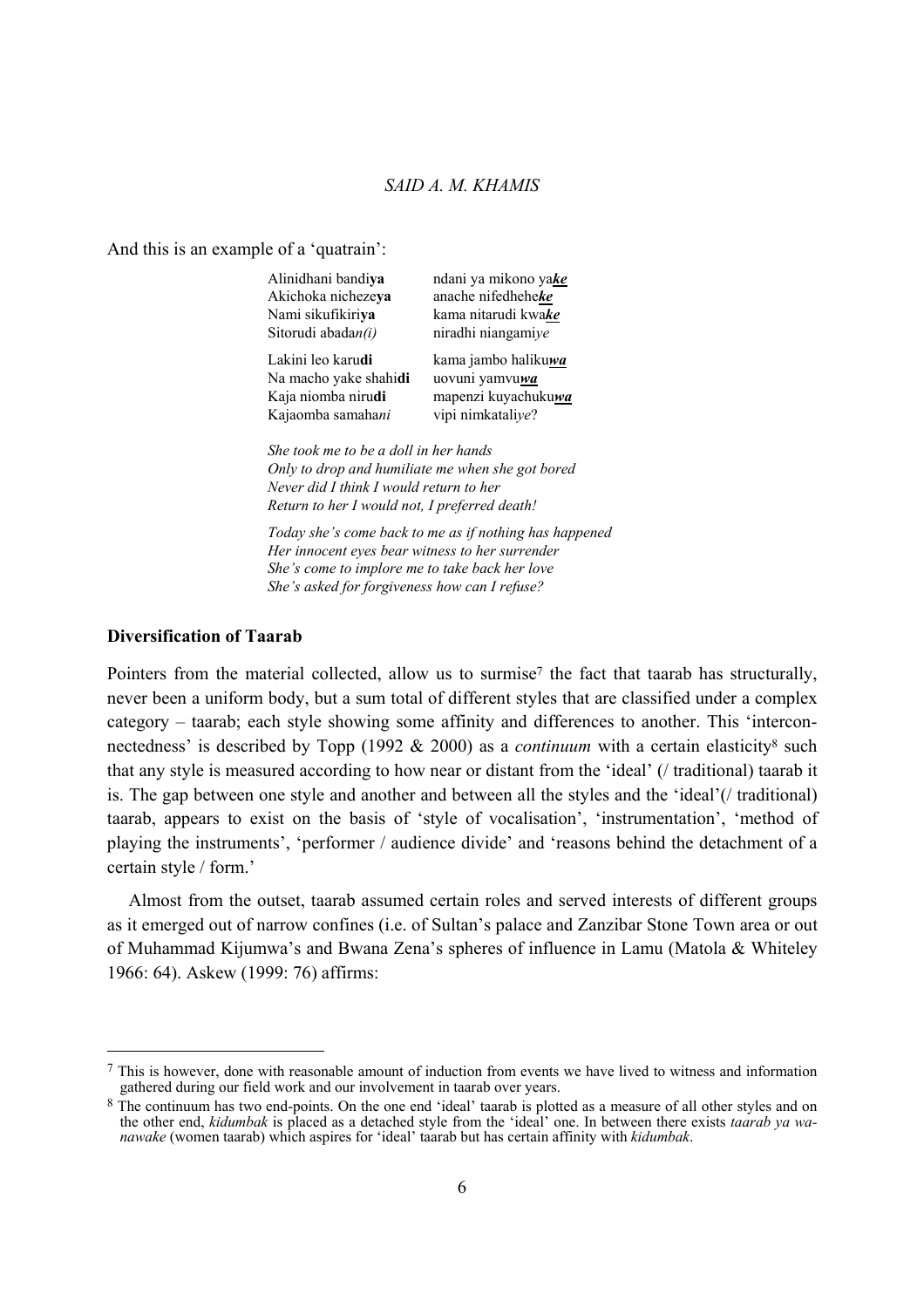Swahili communities place great value on musical performance as a form of cultural expression, and scholars place great value on it as a window onto social relations. An essential element in virtually every public and private celebration (weddings, female initiation ceremonies, male circumcision rituals, spirit possession cult activities, and political rallies), the centrality of music to Swahili social life is difficult to dispute. Yet beyond its role in the expression of self or group identity, musical performance constitutes of a forum for the public display of patterned differences: status, gender, class, religious devotion and ethnicity. Like the Greek dance-events described by Cowan (1990), it provides an arena as well as the mechanisms for struggles over prestige, reputation and position.

Thus, taarab has, in its spread, criss-crossed racial, ethnic and geographical boundaries, creating harmony as well as tension and rivalry between individuals, groups and nations. Hence, the spread of taarab at different conjectures, reveals its linkage, initially to pastime and later, to commercial praxis – always with inclination to voice interpersonal relationship (e.g. in love, romance, advice, reproach, censure, warning etc.) as well as negotiating socio-economic, cultural, political and gender-asserting positions, underlining a conceptual framework that "[...] [c]ulture arises in specific historical situations, serving particular socio-economic interests and carrying out important social functions." (Durham & Kellner 2002: 33).

### **The Court Lyric**

The version of taarab that was performed in Sultan's palace as we have pointed out above, evolved out of 'patronage', perhaps similar (in entertainment and panegyric inclination) to the poetic patronage of the former Xhosa, Zulu, Mandigo, Yoruba and Hausa kingdoms of Southern and Western Africa (Finnegan 1976: 81-110). The performance constraints in this case being:

- the observance of loyalty and respect<sup>9</sup> to the royal family and praise of its vested power and rule – a salient feature of the lyrical content.<sup>10</sup>
- the expected poetic excellence of the music of Arabic influence and lyric adorned with Arabism and prosodic ornamentation, predominantly used as a criterion for royal standard and taste.

<sup>9</sup> For example Jahadhmy (1966: 3-4) observes when referring to the Mwalimu Shaaban as a singer of taarab both in the palace and outside it that 'Shaaban sang his all as silence reigned among the audience, till Shaaban suspected his singing did not appeal to the royal audience – *why there was not any clapping or loud affirmation?* He was used to out-door performances, significant or minor ones, where when he pleased the audience he was loudly cheered and when not, he was booed.' (My translation of: "Akaimba Shaaban kufa na kupona na huku kimya kimoja kwa wasikizi, hata Shaaban akashuku labda maimbaji hayakupendeza - *mbona hapana kofi wala heko yoyote?* Kazoea hafla ya nje, kubwa na ndogo ambako akifurahisha anahekewa asipofurahisha anazomewa.")

<sup>10</sup> Lyrics of this content are very few in the collection *Waimbaji wa Juzi*, for a simple reason that they were compiled during the post-revolution time and hence it would have been foolhardy to expose the composers' loyalty to the royalty to an era in which anti-monarchy sentiments were predominant. Most of these lyrics – especially those which were unambiguous about the praise of aristocracy were not included and therefore lost or lie latently undiscovered somewhere in private archives.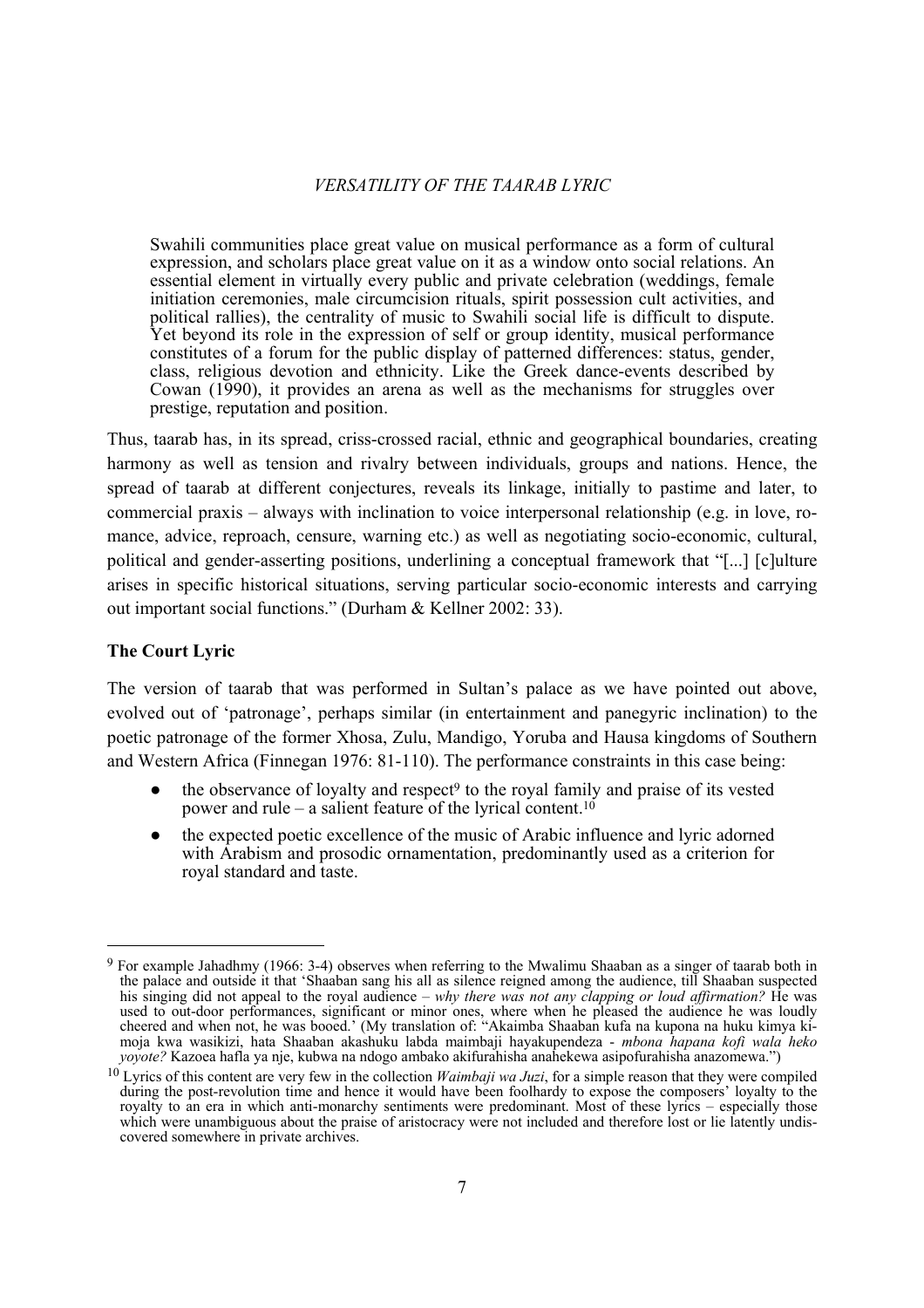$\bullet$  the performer / audience divide<sup>11</sup> in which the performers were from citizenry and the audience was the royal family and their guests.

It has often been alleged that to maintain the poetic excellence, during this time, songs were usually sung in Arabic (Suleiman 1969: 87 and Jahadhmy 1966: 4). This is only partially true – firstly, because Swahili was gradually becoming a vernacular and mother tongue of even the royal family (Abdulaziz 1979: 8) and secondly, most of the singers were either illiterate in Arabic or had a rudimentary knowledge of the language, hence could only memorise and reproduce the same songs with monotonous recurrence.<sup>12</sup> It is however, imaginable that the Swahili songs sung in the royal palace adhered strictly to prosody as part of poetic excellence, ornamentation and memory-enhancing device. Also Arabisms, borrowed motifs and imagery were utilised for witty and jesting moods and/or panegyric/romantic themes.

 Love and romance have always been pre-eminent in taarab songs from the onset – but always multifarious, couched in oppositions as 'desire' versus 'rejection', 'faithfulness' versus 'betrayal', 'life' versus 'death', 'beauty' versus 'grotesqueness', 'cheerfulness' versus 'lamentation', 'selfhood' versus 'otherness', 'egoism'/'jealousy' versus 'dispossession', 'essentialist selfhood' or 'group identity' versus 'anti-essentialist selfhood' or 'group identity' ... etc. All and more of these, are found in the anthology, *Waimbaji wa Juzi*. Suffices it here to give one ambivalent example, *Waridi* (The Rose), with its complex interplay of allied metaphors centred on beauty, desire and possession (76).

 **Waridi I**  La wari**di** uwa zuri la haru*fu* Wewe u**di** wewe asumini a*fu* Yamezi**di** mahaba kunikali*fu* Kunikali*fu* ... La wari**di** shada jema la hai*ba* Marida**di** dawa ya nafusi ti*ba* Jitahi**di** unitue kwa kwi*ba* Kwa kwi*ba* ...

<sup>11</sup> The performer/audience is clearly described in *Waimbaji wa Juzi* by Jahadhmy (1969: 88-89) when he says 'When the time arrived, the Sultan, male members of his family, ministers and selected councillors they sat on the balcony and members of 'Shuub' taarab group sat in certain arrangement in the inner hall.' (My translation of: "Wakati ulipowadia, Mfalme, aila yake ya kiume, mawaziri na wabarizi wake wa kuteuliwa wakakaa roshanini na tarabu ya Shuub wamejipanga ukumbi wa ndani.")

<sup>&</sup>lt;sup>12</sup> Referring to the taarab star Siti bint Saad, Suleiman (year: 88  $\&$  89) observes that she was illiterate in Arabic and Roman scripts but possessed a wonderfully retentive mind and power of grasping things and mastering them was unimaginable. She could sing in Arabic with perfect intonation and the same in Hindustani ... Her favourite songs in Arabic were *Khaif*, which at the present time was sung by Ummu Kulthum of Egypt, *Wahayatak*, *Kam Bathna Maa Nasimu Salama* and *Barhum ya Barhum*.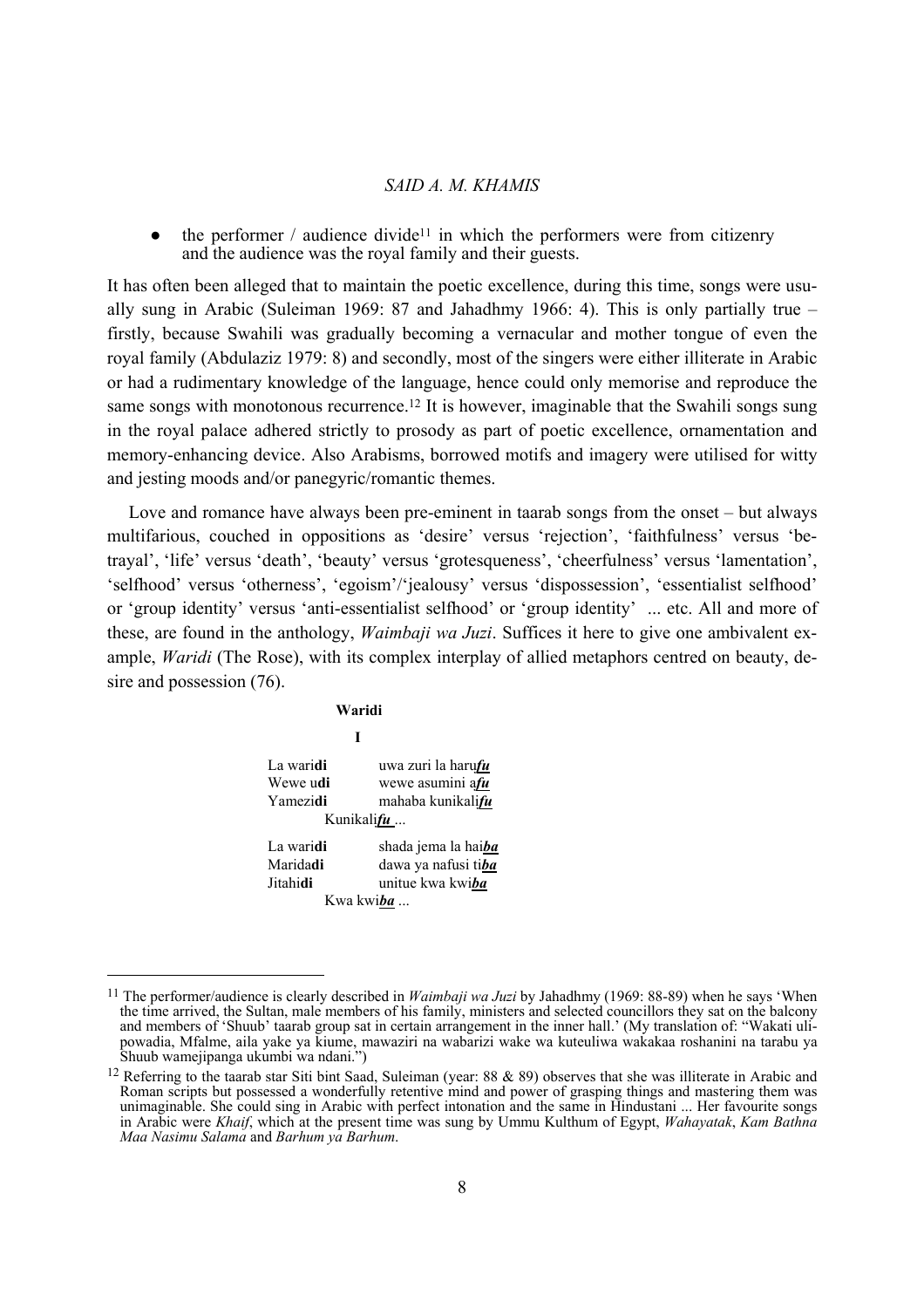**II** 

| La waridi       | shada la kwanza kwali <i>ka</i> |
|-----------------|---------------------------------|
| Maridadi        | nafusi hutaabi <i>ka</i>        |
| Sina budi       | jama nimesalitika               |
| Nimesalitika    |                                 |
| Sina ngowa      | nimekipata kizuri               |
| Wasitara        | wa haiba na fahari              |
| Sawasawa        | zombo na zende sanjari          |
| Sanjari         |                                 |
| <b>The Rose</b> |                                 |

*The rose , the nice flower of fragrance Mingled with the smells of udi, jasmine and afu*<sup>13</sup> *Too much love obligates me Obligates me!* 

*The Rose, the beautiful cluster of graceful countenance So pure the medicine of love ailment Make a point of visiting me secretly Secretly!* 

#### *II*

*I* 

*The rose, the first bud to open So pure you make the self travail No other choice, only you I am deeply in love Deeply in love with you!* 

*To no other, need I show this passion, Since I've got you the beauty You my saviour, full of grace and pride Let the vessels travel in close company In close company!* 

The lyrics in *Waimbaji wa Juzi* were compiled and produced in 1967, when some of the artists who wrote them were still alive. It is striking, though not surprising, to find that almost no praise poetry was included in it. Does this mean that praise poems were not written at all? Were they simply missing or lost? Did the compiler have no interest in them? The fact that 'only' two residues of court praise lyrics are to be found in this anthology means that they were written and the compiler was interested in them, but for one reason or another they are missing. One of these two lyrics, actually makes no direct reference to the Sultan or his rule. It is just quoted in passing and carefully takes a neutral stance, never directly alluding to the Sultan or his regime, but to any good governance of any ruler. The exclusion of other praise lyrics which we suspect must have

<sup>13</sup> *Udi* is aromatic aloe wood used for fumigation. *Afu* is wild jasmine.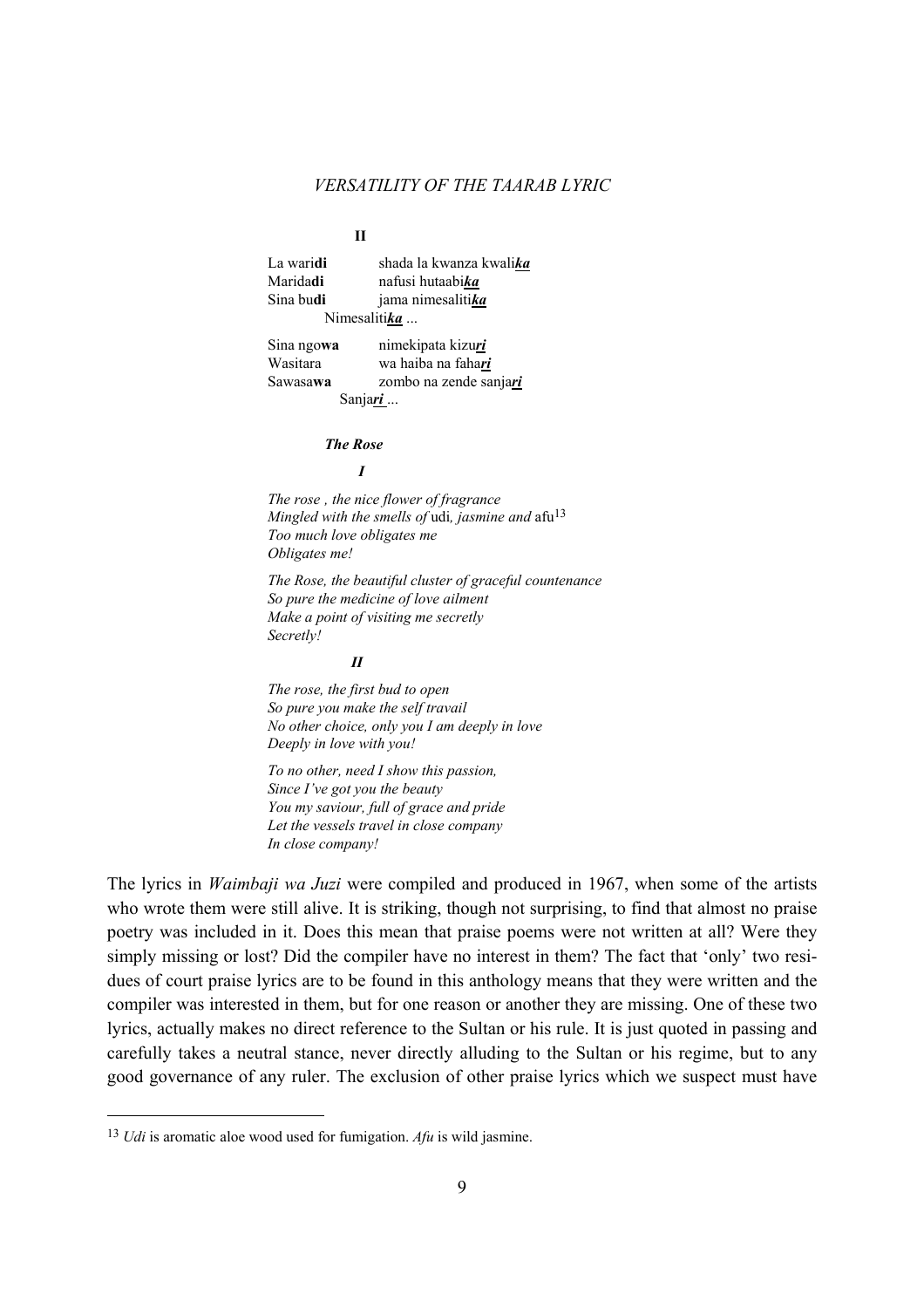been deliberate and the effacement of the rest of this lyric indeed intended to protect the poet from the censure by the revolutionary government which is anti-aristocratic. Here is one of the residue from *Waimbaji wa Juzi* (1) – just one of its several stanzas:

> Ni zipi zilizo zenye uwe*za* Zama zinajiri hazitoso*za* Zimebaki zema ndiyo masa*za*

*Which epochs are so hospitable like this Indeed epochs do endlessly recur Only the good ones last, in memory they remain* 

The other residue *Sifa za Waingereza*, sung by Mbaruku Taslim, is more explicit and is given in full length since the British rule was not regarded with such vehemence as that of the Sultan in post-revolution Zanzibar.14 Mbaruku himself was in fact given the title of 'Meja' (Major) as a token for his support to the British rule. He, in fact, performed in major military festivals in the First and Second World Wars. Mbaruku sang of the power of the British in *Sifa za Waingereza* (*Waimbaji wa Juzi* 87).

#### **Sifa za Waingereza**

| na Generali Smati<br>meondowa tofauti<br>kwa suudi na bahati<br>chaka limengia Simba                    |  |
|---------------------------------------------------------------------------------------------------------|--|
| tulisikia sau <u>ti</u><br>na jamii ya baruti<br>na wengi kuwa kaputi<br>chaka limengia Simba           |  |
|                                                                                                         |  |
| njia kuu hawapi <i>ti</i><br>watakayo hawapati<br>Simba kukaa na nya <i>ti</i><br>chaka limengia Simba  |  |
| twalikuta mlingo <u>ti</u><br>tukesheya kwa maviti<br>wakakaa madhubu <i>ti</i><br>chaka limengia Simba |  |
|                                                                                                         |  |

 $\overline{a}$ 

<sup>&</sup>lt;sup>14</sup> It was a success of the British's 'divide and rule' policy; a puppet show in which the British hid themselves behind the curtain, pulling the strings, resulting in their 'invisibility' in which the rival contenders see nothing but their own hatred and enmity. It is important to note here that the Sultan himself and his administrative mechanism was part and parcel of British colonialism.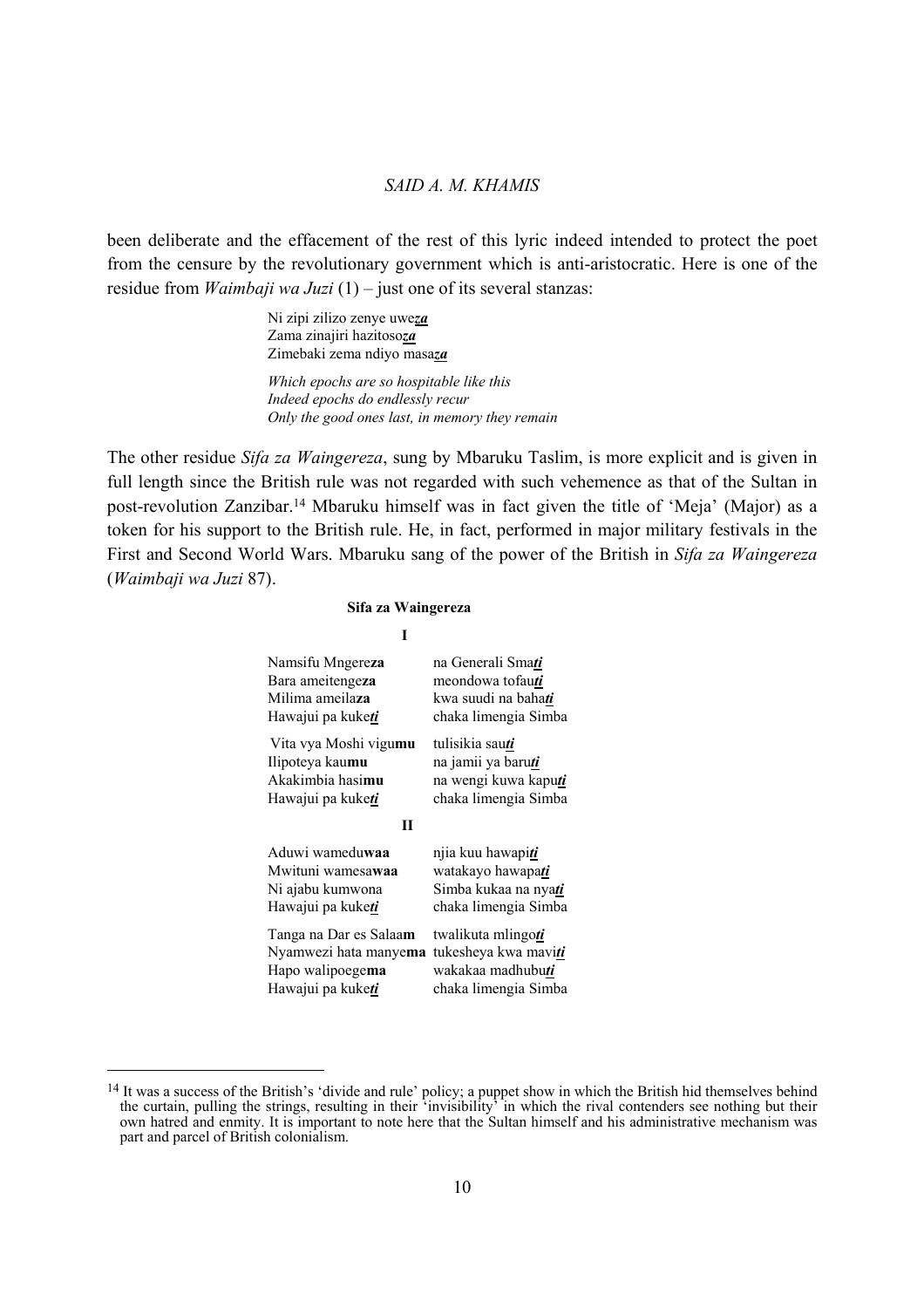### *Praise of the British Rule*

*I* 

*I praise the British and General Smart They did well to end the discords on the mainland They flattened the mountains with intent and luck The enemy does not know where to hide The bush is infested with lions.* 

*The battle of Moshi was severe We just heard the noises Many people were lost And many explosives were used The enemy fled Many of them died The enemy does not know where to hide The bush is infested with lions.* 

#### *II*

*The enemies are so terrified that they avoid the main road They are scattered in the forest Without getting what they want It would be a miracle to see a lion living with the buffalo The enemy does not know where to hide The bush is infested with lions.* 

*In Tanga and Dar es Salaam We saw the flag-masts Nyamwezi and Manyema Where we ended up sitting on chairs And as we leaned on them We saw the army sitting as smart as ever The enemy does not know where to hide The bush is infested with lions.* 

Mbaruku's motivation to sing such songs of praise and satisfaction of British army and government for his loyalty that transfused to all East African audience through his songs and performance, were obvious. Fame, more recognition and perhaps material reward from the rulers were reciprocated to Mbaruku and he certainly took it as an incentive towards seeking a new role and function of taarab.

### **The Short or One Stanza Form**

It is clear from our findings that there existed a lyric that can be called 'short' or 'one stanza form'. However, it is difficult to trace the origin of this short form or the time when it deviated from 'the mainstream'. If 'court' taarab was considered to be a precursor, then a deviated one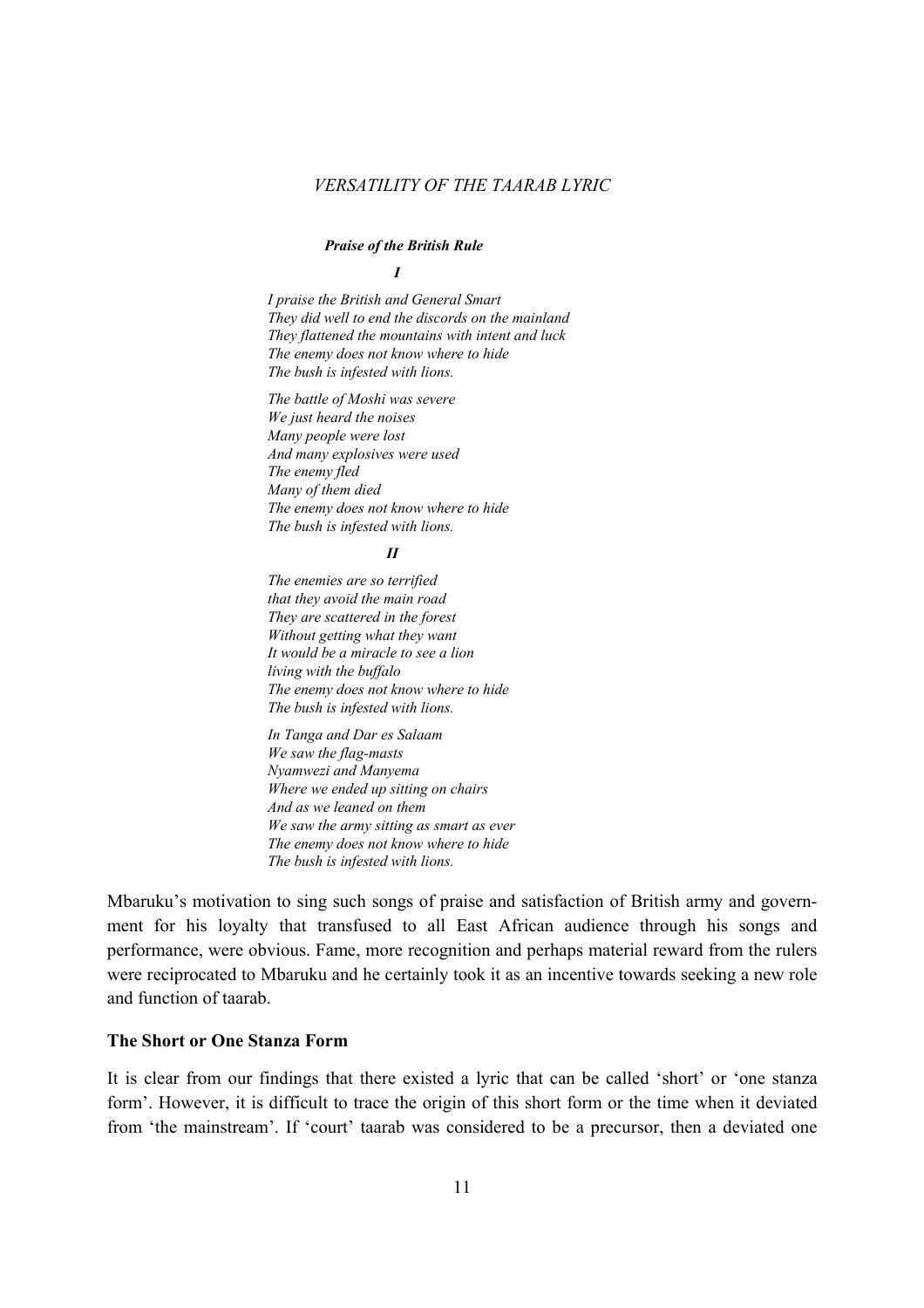needed adjustment to suit 'new' and 'popular' needs. In this role, taarab sought a structure that was most suitable for this time, a structure that had affinity to *ngoma* (local dance) and was capable to bridge the performer / audience divide so characteristic of court taarab. Hence a new style of singing songs of short or one stanza form had a profound effect on the organisation of taarab performance. The short form is comparable to Muyaka (explanatory footnote) poetry whose remarkable feature is also 'shortness' and 'brevity'. Whereas in the feudal era the rulers and other aristocrats had a lot of time to read or listen to the recitation of *tenzi* (long narrative poetry) for didactic purpose and leisure, during Muyaka time mercantile capitalism was at work making people more enterprising and comparatively busier.

 In the performance of short forms of taarab lyrics, the gap between solo singer and the chorus was bridged since every participant was a potential soloist and audience at the same time. The leading role in singing was rotational among participants. Thus, the same tune or melody was constantly used for one stanza lyrics of the same structure but different content, sung by a number of participants. For example, the decline of Lamu's fame and prosperity and the collapse of its cultural achievement were encapsulated in the following stanza sung by following a certain tune.

| Yamekwisha  | ya ngoma na matarabu    |
|-------------|-------------------------|
| Ya kukesha  | tukiyaa na dhahabu      |
| Kwa makasha | tunasitiri ai <b>bu</b> |

*Gone are the days of merry making Of being engaged in* ngoma *and taarab Of staying awake adorned with gold accessories (Today,) we hide our disgrace in our chests*

The same tune would have been used by other singers in the group singing rotationally, using one stanza lyrics with different contents / themes altogether:

| Wa ima <b>ni</b>                                                                                             | sinitiye maudhiko    |  |  |
|--------------------------------------------------------------------------------------------------------------|----------------------|--|--|
| Sili sinwi                                                                                                   | mimi kwa fikira zako |  |  |
| Hata lini                                                                                                    | kupata jawabu lako?  |  |  |
| Oh, 'the compassionate', don't inflict pain in me<br>$L^2$ a local to pat and duit use out on I think of use |                      |  |  |

*It's hard to eat and drink when I think of you Till when will I get your positive response?*

The rotational singing of a song with lyrics of the same structure but different contents for the same tune would go on and on, till every participant had a share in the soloist role. Then another tune (/ melody) and perhaps another lyrical structure would be introduced. The participants in this arrangement were supposed to internalise a number of lyrics and tunes that were circulating in the society as hit-songs, though occasionally, few of them, could compose new stanzas offhandedly. This is 'communal singing' – a typical feature of 'classical' African oral literature.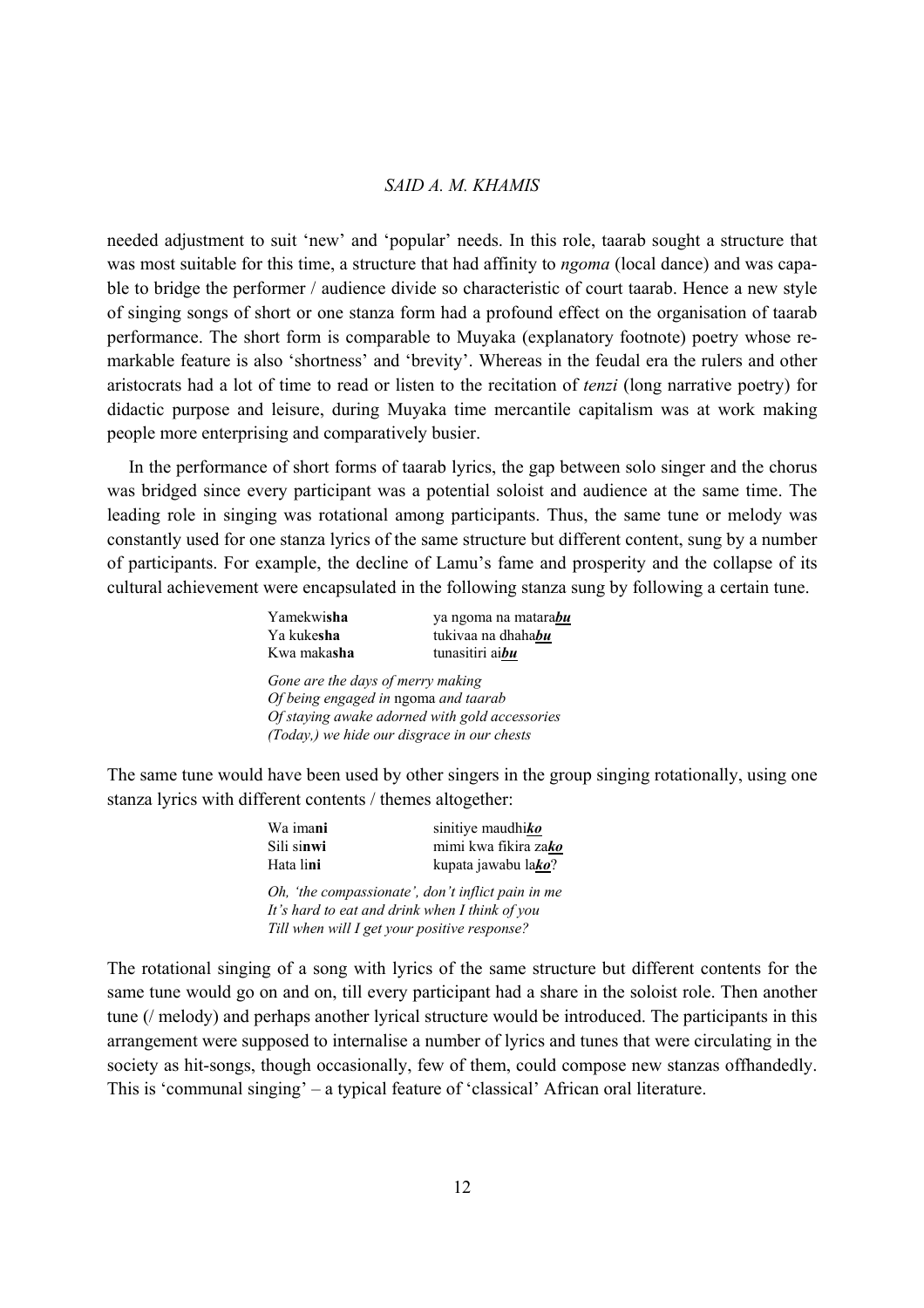### **Uguni' - The Irregular Form**

Once taarab was out of the royal palace, it was also out of control of royal 'dictates'. In other words, it was now assigned new roles and functions different from those that were hereto regarded as élitist. It was thus becoming not only a means of entertainment, but an institution that gradually became synonymous with 'popular culture'. Taarab now became a music complex with the power to subvert an 'essentialist cultural identity' by positing what Barker (1999: 28) calls

[...] cultural identity that is constituted around points of difference [...] and is regarded [...] as a process of becoming [...] an identity that is continually being produced within vectors of similarity and difference [...] a continually shifting position and the points of difference around which cultural identities form are multiple and proliferating [...] that include identifications of class, gender, sexuality, age, ethnicity, nationality, morality and religion and each of these discursive positions are themselves unstable.15

The move by taarab, from narrow geo-cultural space to an open one, had 'now' a number of ramifications. Its affinity to 'mass culture' made it subversive towards the élitist tendencies, transforming itself into a new syncretistic form with more leaning towards local styles, though retaining some of the salient *transcultural* features. Thus, for the first time, we see local musical structures being heavily incorporated in taarab and influences being widely derived, not necessarily from Arabia, but also from India, the West and Latin America. The lyric now assumed varied themes, served many purposes and appeared in different forms and styles. Played both for amateurish and commercial purposes and now mediated in phonograph record, taarab gained more audience which gradually included segments of the East Africa communities where Swahili was spoken. This meant that taarab had to find new strategies of (re)structuring its body to appeal to the new vast audience that shared a common denominator – the Swahili language; an audience which otherwise constituted different socio-cultural mosaics.<sup>16</sup>

 Apart from being 'panegyric' and romantically expressive, taarab lyric, adopted several thematic motifs from the popular culture articulated in such illocutionary acts as 'ridiculing', 'censuring the scandalous', 'actualising the purgative', 'asserting group or individual interests and outlooks', 'teaching ideals and conducts', 'recording life and history' and 'indulging in political and social critiquing' (Khamis 2002: 6). Messages were disseminated in expressive and narrative modes in a variety of lyrical forms as shown in *Waimbaji wa Juzi* in themes of love [*Ilahi* (12)], gossips and comic renditions [*Sikiza Sahibu* (11)], satires and momentous episodes [*Ilahi ya Wadudi* (24)], religious, moralistic and metaphysical assertions [*Huu Mwezi Mtukufu* (8)],

<sup>15</sup> Read also Laura Fair (2001) and Janet Topp (1992).

<sup>&</sup>lt;sup>16</sup> Is it possible that the inclination towards the integration of the taarab of Siti's Group to local dance rhythm and poetry akin to that of oral literature is a result of the imposition by an International Company's Recording Policies of the 1930 Graebner (2003: 3-4) is referring to as much as we see the same trend continuing to date for the same purpose of expanding markets and gains?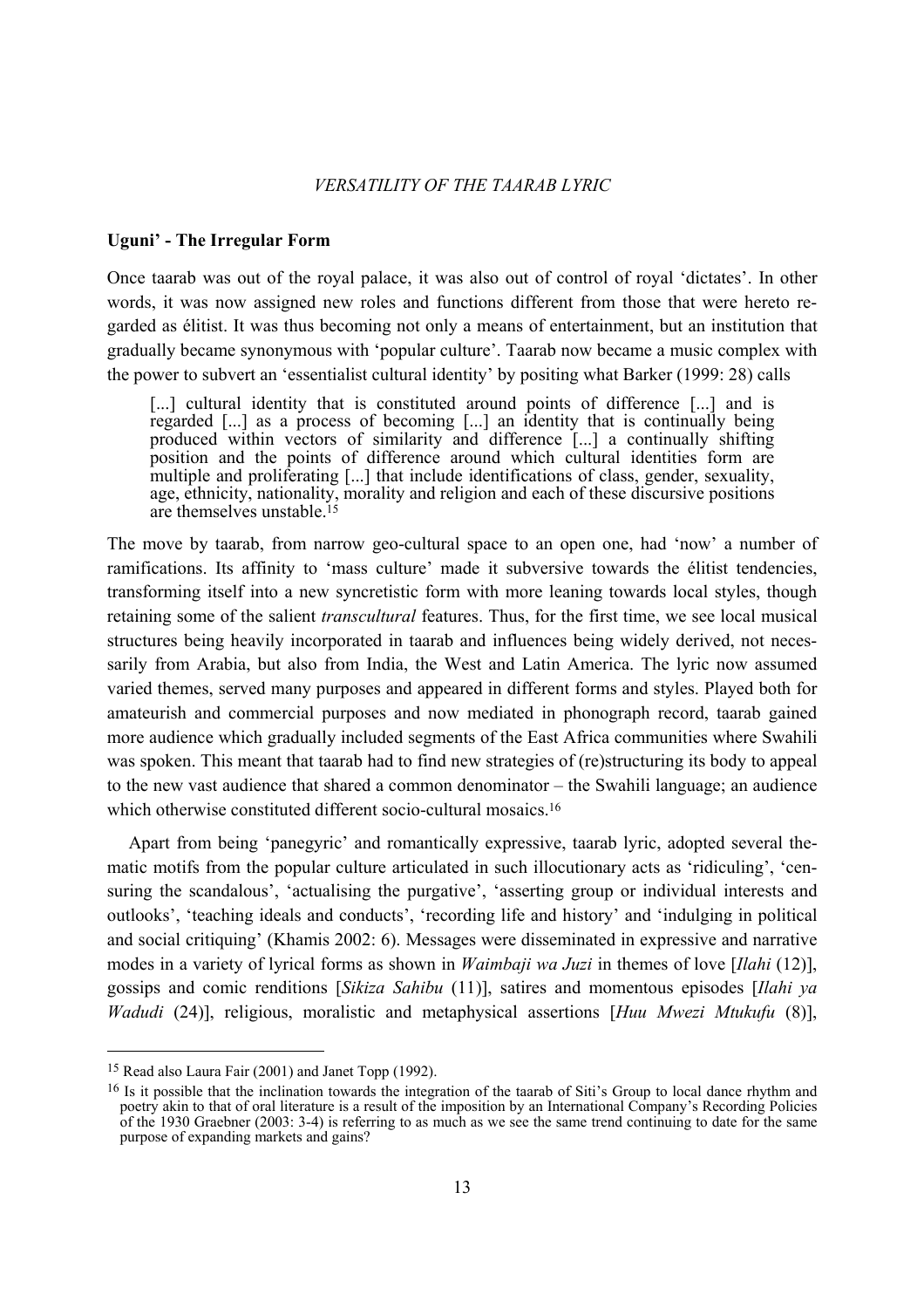reworked oral tales [*Watoto Mnara* (50), *Laini Hadisi* (53), *Hadisi Bibi na Vijakazi Vyake* – *Zamani* (54), *Hii Hekaya ya Abunuwas* (55), *Ukuti wa Mnazi* (60)], gnomic and enigmatic songs [*Kigalawa* (59), *Muhogo* (60)], songs depicting gender positions [*Hili Shairi Ihwani Nataraji* (58)], songs depicting ethnic and racial tensions [*Ya Rabbi Naidhihiri* (13), *Rabi Umri Tawili* (34), *Allahumma Twakuomba* (35), *Ukitafakuri* (56)], songs of political and social critique [*Hili Shairi la Umasikini Hufanyani* (31), *Si Mji Haukaliki* (51)], songs of innuendoes and reproaches [*Kigalawa* (59), Muhogo (60)], songs serving as chronicles and historical records [*Randa Kijini Randa/Mchangani* (16), *Nauliwa /Mtoto Aliya Kwao* (23), *Hili Shairi la Umasikini Hufanyani* (31), *Nalikuwa na Rafiki* (38), *Twakuomba* (39), *Nitaliba* (56)].

### **Rhyme Irregularity**

The fact that written poetry associated with 'court poetry' was now relegated to 'oral' and 'populist' tendencies, the strict rules of prosody were also relaxed. The lyric did not aspire for rigidity and artificiality of a written text, but for flexibility and openness of an oral/performative one, where words interact or intermingle with the extra- and paralinguistic. Now it was not metre and rhyme that mattered, but semantic force and effect of the poetic diction in combination with musical and performative effects. Thus, rhyme irregularity became commonplace in the lyrics of *Waimbaji wa Juzi* - so abundant and recurring. It appears – to give a few examples – in *Koti na Suruwali* (14), *Usitaahari* (15), *Rabbi Twakuomba* (17), *Zimekuja Baruwa* (18), *Aziza Wanikondesha* (19), *Ela Nume* (21), *Ewe wa Imani* (22), *Nauliwani* (23), *Ilahi ya Wadudi* (24) etc. Here is *Koti na Suruali* capturing 'modernity' by means of breaking prosodic, Islamic and cultural rules – the rules that have hereto resisted Western influences:

| Koti na Suruali                                                                                                     |                                      |  |  |  |
|---------------------------------------------------------------------------------------------------------------------|--------------------------------------|--|--|--|
| I                                                                                                                   |                                      |  |  |  |
| Koti na Suruali<br>Hasa avae Bwana<br>Wapenda umtazame<br>Koti                                                      | si haramu<br>ende zamu<br>wishe hamu |  |  |  |
| wala sikudha <i>ni</i><br>Nalipomuona<br>Kwanza hana haya<br>pili mnyanganyi<br>Ametumaliza<br>sote mitaani<br>Koti |                                      |  |  |  |
| П                                                                                                                   |                                      |  |  |  |
| Unguja na Pemba<br>ni taifa moja<br>Watu maridadi<br>sote ni wamoja<br>Vijana wazuri<br>Pemba na Unguja<br>Koti     |                                      |  |  |  |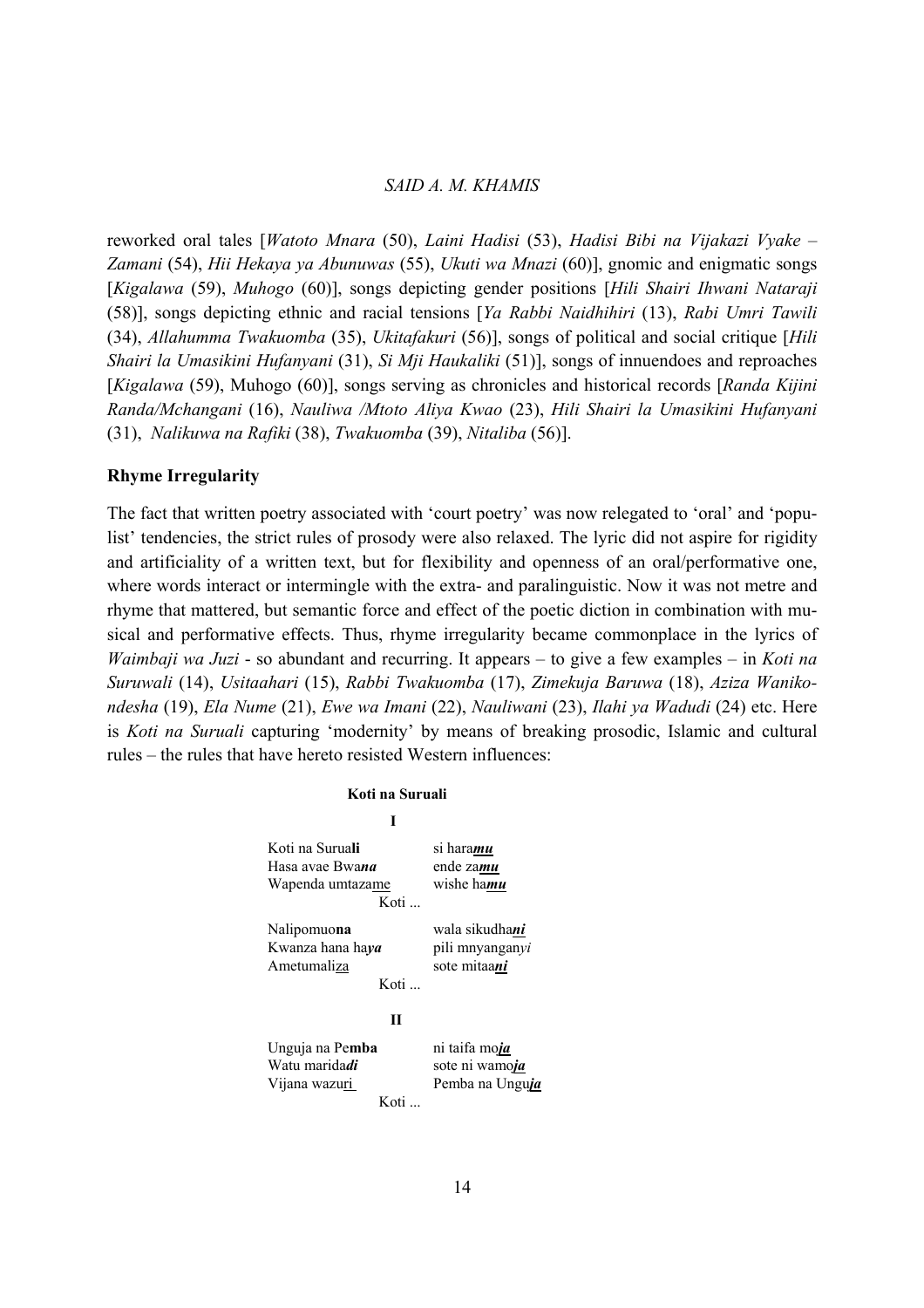Taabu maha**na** mapenzi wazi*mu* Ni jana adha*bu* jamaa nasi**fu** Laana mapenzi yakikughili*bu*

Koti ...

#### *Coat and Trousers*

*I* 

 *Coat and trousers are not religiously forbidden Especially when worn by a gentleman who in turn, is visiting a second wife You would like observing him to quench your thirst A coat ...* 

 *When I saw him I couldn't imagine First, he was shameless and second a rouge He's tricked us all all in this quarter A coat ...*

#### *II*

 *Unguja and Pemba are one nation People here are smart, (and) all are united More beautiful are youths Unguja na Pemba A coat ...* 

 *Difficulties and discomfort This is a crazy love Yesterday I experienced torture But I still praise my love Cursed you must be when love deceives you! A coat ...*

# **Metric Irregularity**

Metric irregularity is another feature of the lyrics in *Waimbaji wa Juzi*, showing that the violation of prosodic rules did take place in features other than rhyme. Metric irregularity gives not only an indication of the lyric's inclination towards 'orality', but also its being constrained by local musical beats not providing right rhythms for symmetry and metric balance usually found in Swahili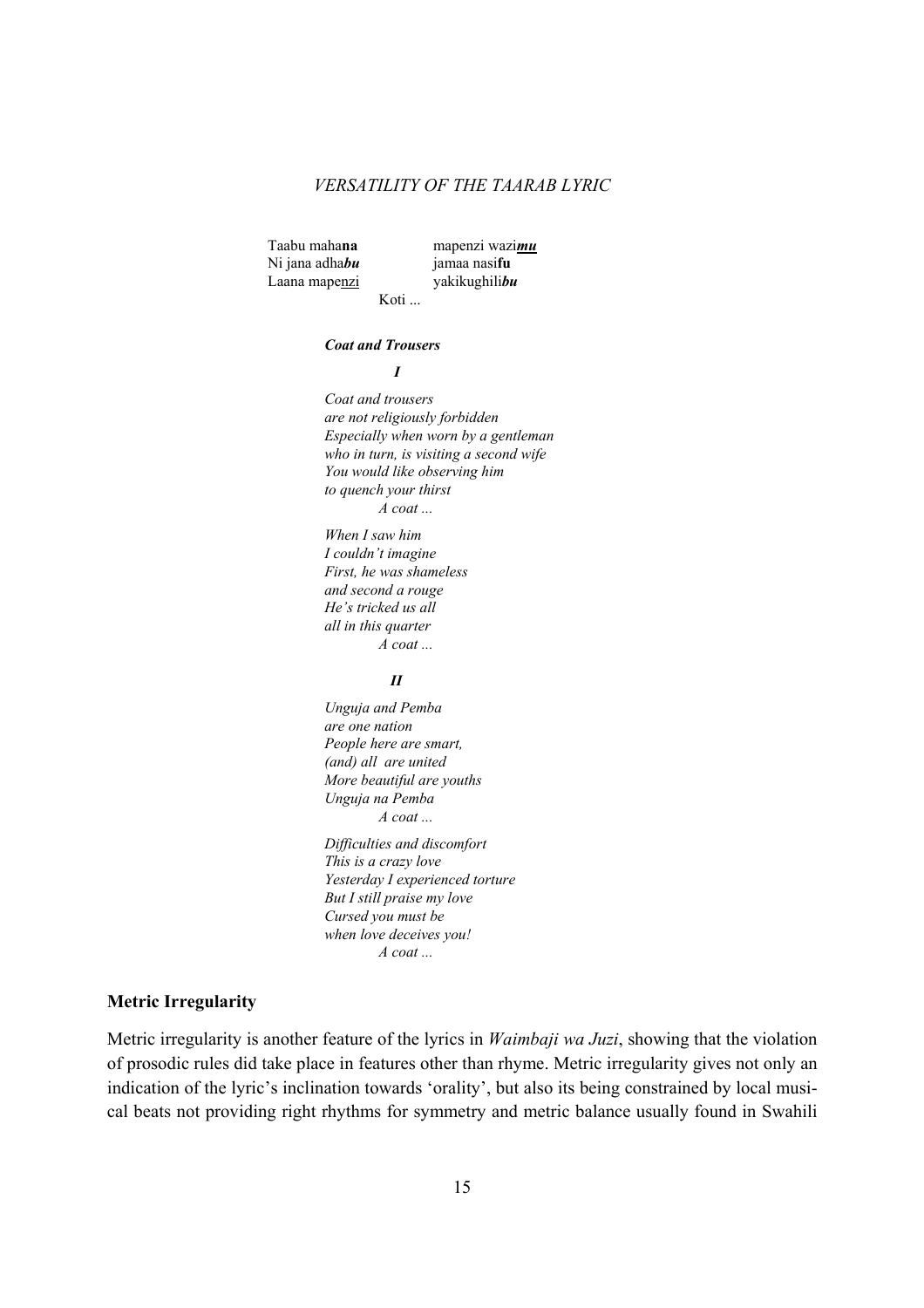traditional poetry. Although metric irregularity can be found in different contexts, almost as a rule, it is found when an established song from a repertoire of oral tradition is parodied in taarab as in *Randa Kijini Randa* (16), *Laini Hadisi* (53), *Hadisi Bibi-na Vijakazi Vyake*- *Zamani* (54), *Hii Hekaya ya Abunuwas* (55) and *Mbembeleze Mtoto* (109). Here is an example (23).

#### **Mtoto Aliliya Kwao**

Mtoto aliliya kwao huyo bwana huyo Kwimba na kumshangilia firimbi ngoma Kombaniya sisi sote tutamshangiliya Mtoto aliliya kwao

#### *The Just Married Lady is Nostalgic*

*The just married lady is nostalgic about being taken far from home Listen she is crying mister, listen she is crying Let's sing and cheer her up with a flute and drumming Let's together cheer her up The just married lady is nostalgic About being taken far from home*

### **Repetition as Irregularity**

Isidore Okpweho (1992: 71) sees repetition as "[...] the most fundamental characteristic feature of oral literature having both an aesthetic and a utilitarian value, [a] device that not only gives a touch of beauty or attractiveness to a piece of oral expression (whether song or narrative or other kind of statement) but also serves certain practical purposes in the overall organisation of the oral performance." Finnegan however, (1977: 130-131) does not only show the essence of repetition in oral poetry (hence oral literature), but asserts that "[...] the use of repetition in oral poetry is not just a utilitarian tool, but something which lies in the heart of all poetry. It is one of the main criteria by which we tend to distinguish poetry from prose." She further observes that repetition, by nature of its function in oral literature, seems to be regarded, to a certain degree "[...] [a]s tedious and inappropriate in written form such that the amount of repetition in actual performance may not be fully represented in many written texts which purport to record it."

 The problem with the taarab lyric is that it situates itself ambiguously between 'preparedness' associated with written art and simultaneous 'composition-in-performance'17 feasibility, associated with oral art (Khamis 2001:145-156) – and as such, a 'high degree' of repetition may

 $\overline{a}$ 

<sup>&</sup>lt;sup>17</sup> This term is borrowed from Finnegan (1977: 129).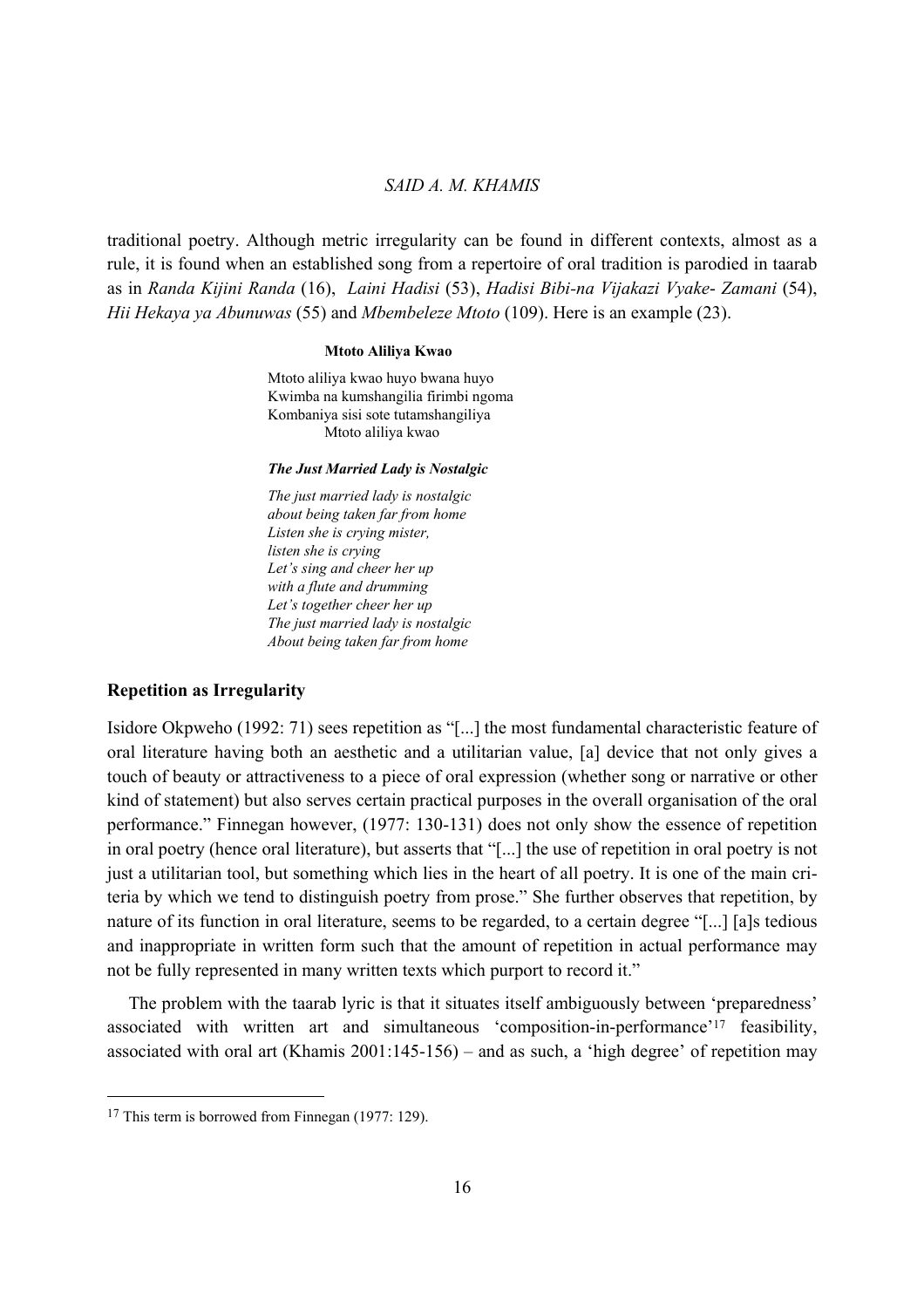be regarded as a handicap in a poetic tradition where rigidity, symmetry and closure are measures of excellence. Only when we realise the fact that taarab lyric is written for the purpose of being performed that we can recognise and appreciate the role of repetition – for here, as far as we are concern, a repetition is not just repetition, but a repetition with variation. Any statement that is uttered several times can not have the same effect or meaning, especially when it is uttered purposely to create variation for artistic and semantic effect.

 By 'irregular repetition' we mean the non-symmetric type of repetition that is accentuated as part of performance features such as 'antiphonal forms', refrains, chorus or the direct repetition of leader's lines, reduplication, lexico-structural and syntactic one. Some of the lyrics that employ this type of repetition in various methods in *Waimbaji wa Juzi* are *Shairi la Burudi* (25), *Kwaheri* (27), *Ukitaka Tamaduni* (30), *Twakuomba* (39), *Watoto Mnara* (50), *Pole Bibiye* (52), *Hili Shairi Ihwani Nataraji* (58), *Kigalawa* (59), *Ukuti wa Mnazi* (60), *Mbembeleze Mtoto* (109) etc. Here are two verses of *Siku Hizi* (110):

#### **Siku Hizi**

| Siku hizi  | siku hizi,         | taabu na mashaka yangu   |
|------------|--------------------|--------------------------|
| Siku hizi  | siku hizi,         | taabu na mashaka yangu   |
| Usingizi   | usingizi           | siupati ulimwengu        |
| Sijiwezi   | sijiwezi           | nimeshikwa na matungu    |
| Sijiwezi   | sijiwezi           | nimeshikwa na matungu    |
| Siku hizi, | siku hi <b>zi</b>  | mambo yameni <i>pata</i> |
| Siku hizi, | siku hi <b>zi</b>  | mambo yameni <i>pata</i> |
| Usingizi   | usingizi           | siupati kwa hakika       |
| Sijiwezi   | sijiwezi           | nimefikwa na mashaka     |
| Na mashaka | na mashaka         | nimeshikwa na mashaka    |
|            | Sijiwezi, sijiwezi |                          |

#### *These Days*

 *These days, these days hardship and discomfort are mine These days, these days hardship and discomfort are mine And sleep, and sleep has vanished in my world I can't relax, can't relax I'm inflicted with pain I can't relax, can't relax I'm inflicted with pain* 

 *These days, these days things weigh me down heavily These days, these days things weigh me down heavily*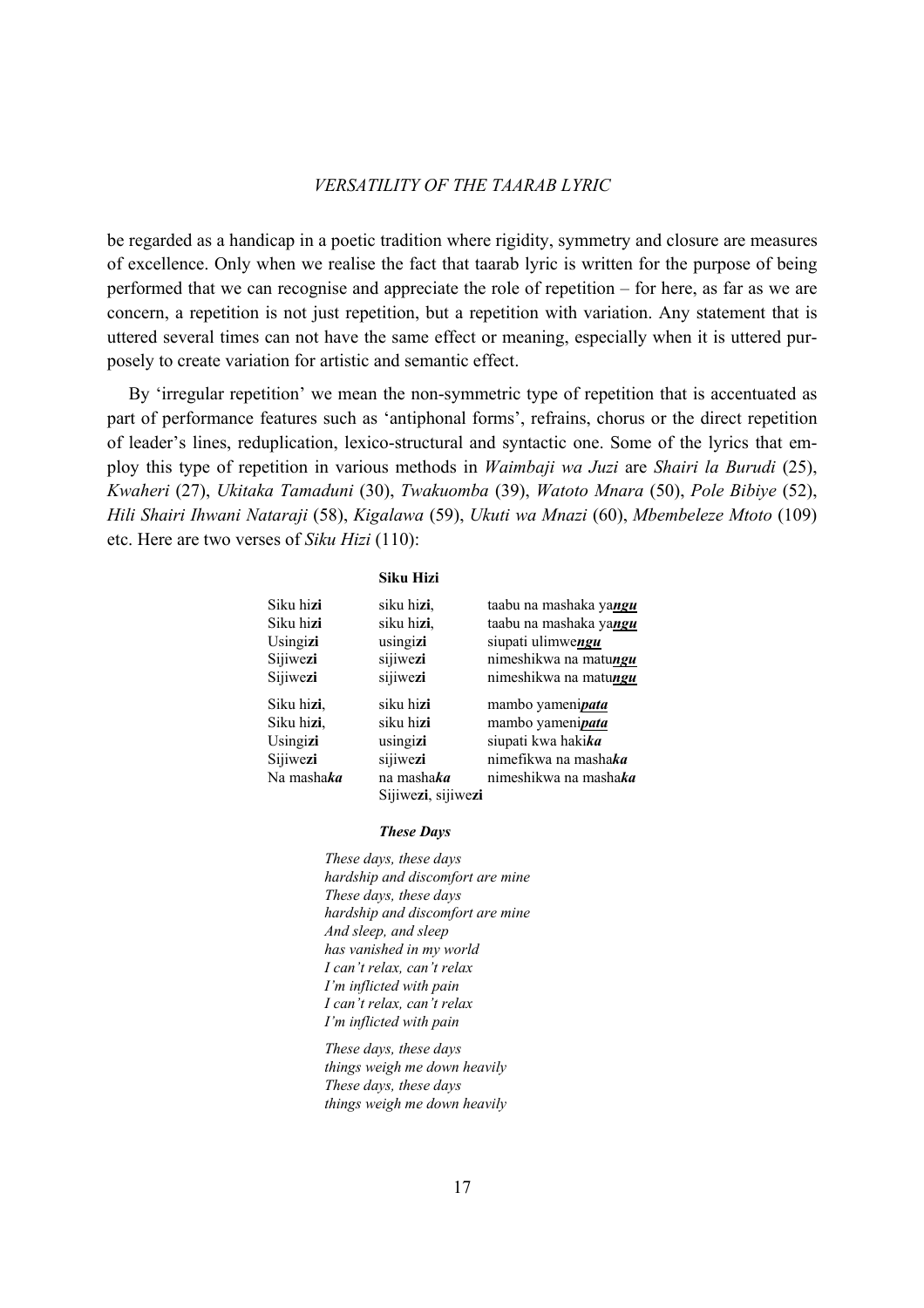*And sleep, and sleep indeed I can't sleep I can't relax, can't relax I'm full of problems Full of problems, full of problems I'm full of problems I can't relax*.

### **'Kutojitosheleza' – Semantic Irregularity**

'Kujitosheleza' – a verse to verse coherence for the meaning-whole of a poem – is a very important convention emphasised in Swahili traditional poetry. 'Kutojitosheleza' is exactly the opposite of 'kujitosheleza' since 'kutojitosheleza' implies 'fragmentation', 'fuzziness' and 'lack of cohesiveness'. With feature 'kutojitosheleza', most lyrics appear to be made by fusion of semantically incongruent pieces. Three scenarios are plausible for this 'grafting'. First, most lyrics of this type are episodic, intended to inform the audience through events that are topical, momentous and scandalous. Thus, it does not matter if several pieces of information are stringed together in one or two separate lyrics as long as each piece conveys its own independent meaning as part of the gossip or scandalous. Second, this style was perhaps a later attempt towards the semantic homogeneity of the lyric and its lengthening, from one to 'three' and 'four' stanzas which is to a certain extent a trend to this day. Examples in *Waimbaji wa Juzi* are abundant as this one shows (60):

#### **Muhogo**

Muhogo wa Jang'ombe sijauramba mwi*ko* Msitukane wakunga na uzazi ungali*ko* Muhogo ...

Chupa rupiya nane tumekunywa watu wane Gilisini imekwisha nipe chupa nitazame Muhogo

#### *Cassava*

*The cassava of Jang'ombe I have not tasted it Do not abuse the midwives deliveries are still forthcoming Cassava* 

*An eight rupee bottle of spirit was consumed by four people (If) there's nothing in the glass, let me check the bottle Cassava*

Thirdly, the lyric could have developed from a situation of an 'antiphonal' or 'dialogue poetry' in which a certain part of the song from a soloist is a reaction and another part from another or the same soloist is released as a response. Thus, the statement and response trickle as one song in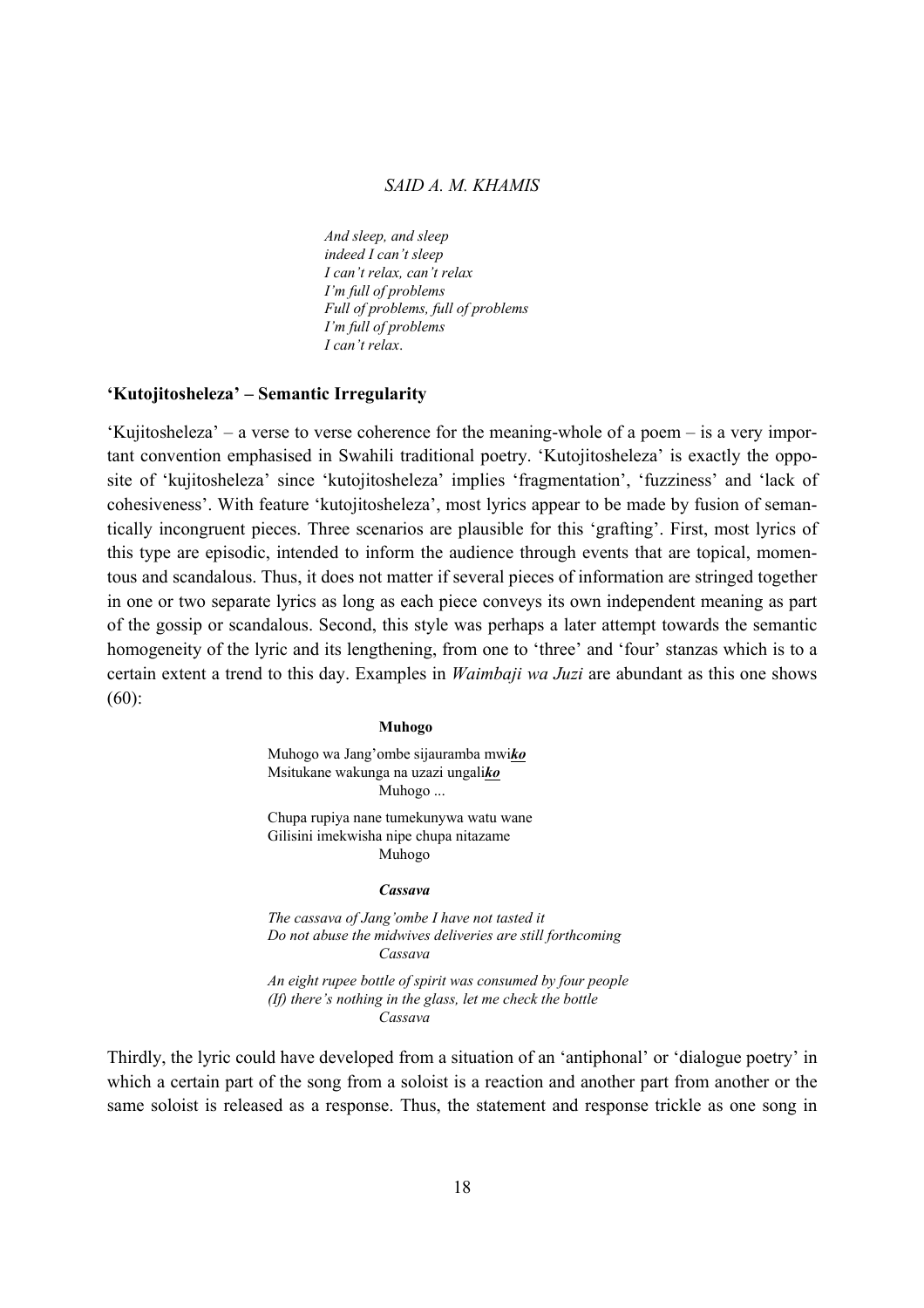terms of melodic flow but are relatively separated as both lyrics (now combined as one song), work in different innuendoes. Here is an example (102):

### **Wewe Paka**

**I** 

 Wewe paka kwani waniudhiyani Wewe paka unaudhi majirani Utapigwa ukalipiwe faini Ukalipiwe faini

 Mimi paka sasa napigiwani Mimi paka sili cha mtu si nani N'najuta kuingia vibandani N'najuta kuingia vibandani

#### **II**

 Naona unyonge kitu gani Ni upweke masikini duniani Hali sina la kufanya ela Mola Mannani Mola Mannani Langu tiba imeingiwa na huzuni Matilaba nimeyapata zamani Ukizinga utarajea ngamani Utarejea ngamani.

#### *You Cat!*

#### *I*

 *You cat, why do you vex me? You cat, you do harass neighbours You'll be beaten and a fine will be paid A fine will be paid* 

 *I, the cat, why am I beaten? I, the cat, I don't eat anybody's food – I'm nobody I regret to enter the hut I regret to enter the hut*

#### *II*

 *Why do I feel so sad? It's this loneliness in this world, poor me I'm powerless I only rely on God the Great God the Great My love is so full of sadness Only in the past things were fruitful to me If you seek to vex me more, you'll end up where you are*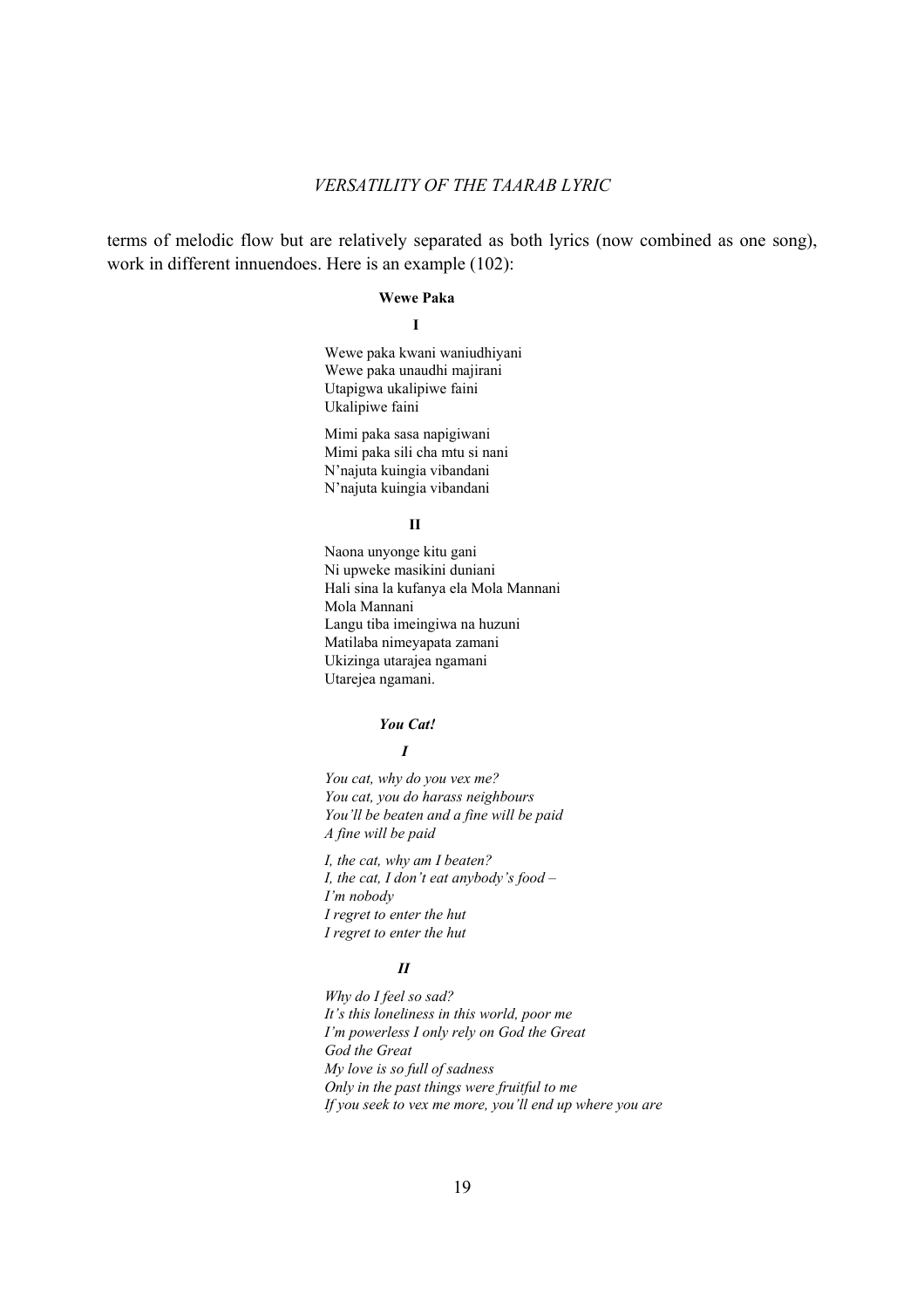#### **Free Verse Style**

In the past, though rarely, free verse style was used to compose narrative verses in which stories were related. This again, is a clear evidence of recourse to a more fluid and popular oral tradition. In modern taarab's sub-category of *mipasho* (as we shall later demonstrate), free verse style has gained frequency. Here is a portion of 'This is the Story of Abunuwas', *Hii Hikaya ya Abunuwas* from *Waimbaji wa Juzi* (55). This story paradoies a well known Swahili oral tale:

#### **Hii Hikaya ya Abunuwas**

**I** 

 Mwanzo wa maneno ... Abunuwas alikuwa anapendwa sana na Harun Rashid. Hata akawa Harun Rashid hawezi kushinda siku moja asimwone Abunuwas. Hata siku moja akawa Abunuwas anataka kununuwa Punda na fedha hana. Akatoka akenda nyumbani kwa Harun Rashid. Na wakati si wakati wa kwenda watu. Akataka idhini ya kupanda juu. Mabawabu wakamwambia, 'Watu hawana ruhusa sasa kwenda juu." Na wale mabawabu wajuwa kuwa leo Abunuwas muhitaji. Akatoka bawabu mkubwa akasema, 'Ntakupa ruhusa upande juu. Utakachopata tugawane." Abunuwas akasema, 'Vema ninakubali ..."

#### *This the Story of Abunuwas*

*I* 

 *Let me start with these words ... Abunuwas was very much loved by Harun Rashid. So much so that Harun Rashid would not be happy if he had not seen Abunuwas the whole day. One day Abunuwas wanted to buy a donkey and he had no money. He went to Harun Rashid's palace. But the time was not right for people to see Harun Rashid. He wanted permission to go upstairs. The guards told him, "People are not allowed now to go upstairs." And the guards knew that Abunuwas was in need of something from Harun Rashid. So the head guard said, "I'll allow you to go upstairs on the condition that whatever you get there we should share." Abunuwas said, "Okay, I agree."*

# **Taarab Lyric and Media Influences**

Almost from the outset, taarab had a close interconnectedness with media technologies, chronologically developing from phonograph record (1920s), sound film (1930s/40s), radio (1950s), audio cassette, to TV and video (1970s), and recently, public national and transnational (satellite) television. Each of the above mentioned media technology had different but cumulative impact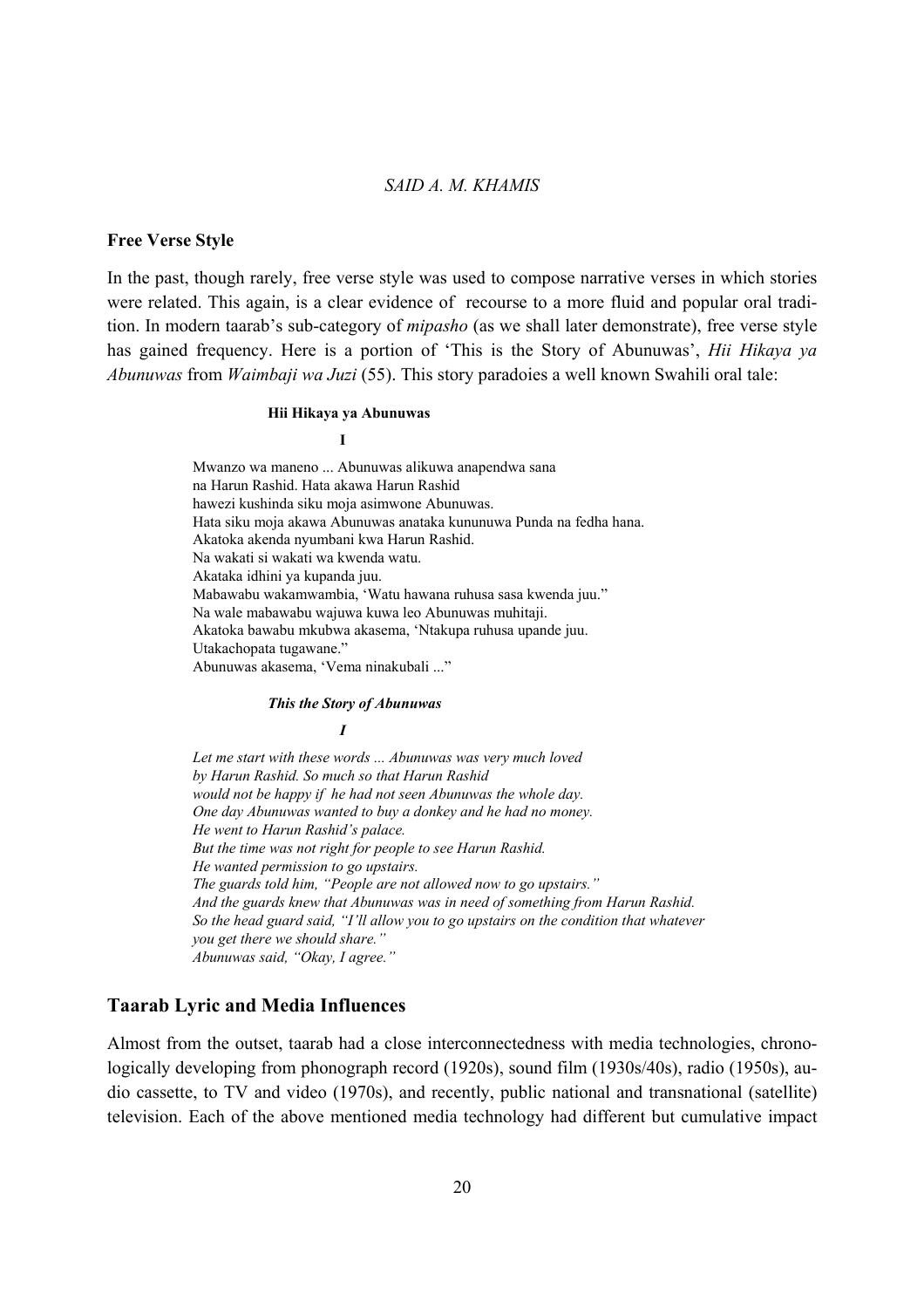on taarab, as different media developed from simple to complex characters, having different capabilities involving only 'sound' in phonograph record, radio and audio cassette and 'sound / *moving* visual images' in sound film, video and television. The range of complexity of the media, is also to be observed in comparing the dissemination of taarab songs through sound like phonograph record – usually used in private space – radio, directed towards public space and audio cassette, whose influence oscillates between private to public space. This is also true of sound film, which is closer to private space than video and television serving local/national viewers or transnational ones.

 From 1950s, through impact of radio and later audio cassette and video, taarab has drawn quite a lot of influences. The most important influence is of course the transnational musical styles (e.g. Arabic – from Egypt and the Gulf States or Arabian Peninsula – Indian, Afro-Cuban/American and Western).18 It is not unusual to hear in taarab foreign music styles and beats of *wahed u-nus*, *sumsumia*, rumba, chachacha, bolero, salsa, waltz and tango. All these styles however, are not simply parodied but remoulded and twisted to make Roberts<sup>19</sup> assert:

Compared with 'upcountry' African music, the melody lines are long, and the vocal style is like Arab and Indian singing. But the differences become obvious if ever you hear a singer using real Arabic tune: the Arabic melody and the Swahili lyric don't quite mesh. On the whole tarabu (also taarab) melodies are, so to say, more foursquare than Arab melodies. Similarly, tarabu drumming might sound very Arabic or Indian, but it isn't: It is built on Arab and Indian elements, which is not the same thing.

Another influence is of course, the varied (in)fluxes and mixes of different beats and melodic measures (i.e whether long or short sequences or duration of musical lines) which render the lyric different forms and shapes structurally. With the influence of mass communication through radio and audio cassettes and hence the dissemination of local and transnational beats and tunes, the lyric composers were placed in a vintage position to experiment on metric patterning, linearity, linear division, rhyme scheme (both internal and end rhyming) and refrain or chorus. Some of the remarkable variations are:

<sup>&</sup>lt;sup>18</sup> It is the most important influence for two reasons. First, as we have pointed out earlier, taarab had not influenced the taarab lyric but rather found Swahili poetry already well established in Swahili literature, hence readily utilised it, because it bore quite close affinity with Arabic taarab lyric. Second, it is clear that the musical styles have affected the taarab lyric in many ways as it will be shown in due course.

<sup>&</sup>lt;sup>19</sup> A blurb on the jacket of the album 'Songs the Swahili Sing' compiled by John Storm Roberts – date not given.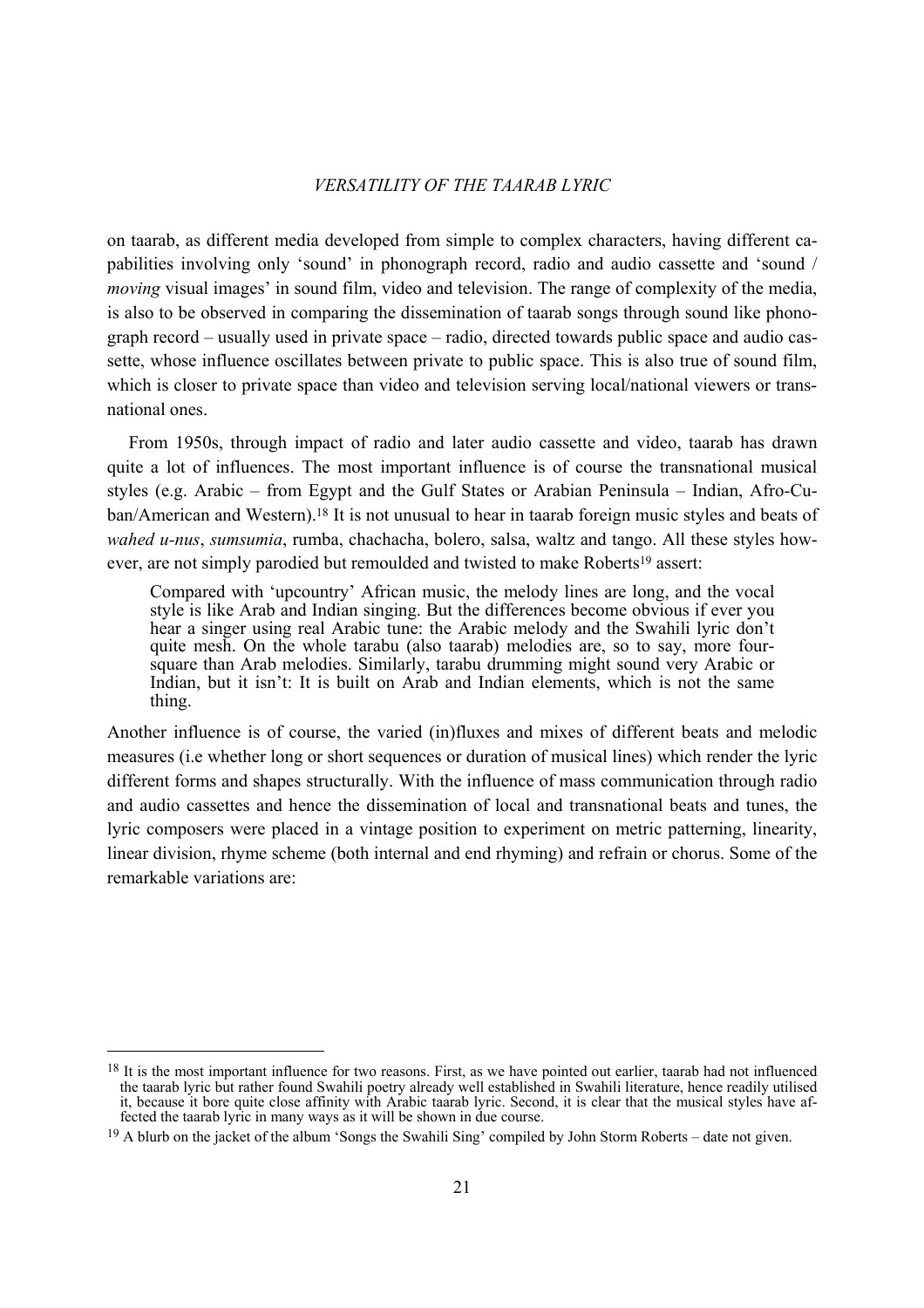- 3L:8Ma/c/d(-)8Mb▼2LR8Mf/j
- 3L:6Ma/c/d(-)6Mb▼2LR6c/e

 $\overline{a}$ 

● 3L:4Mb/d/(-)8Mc/e/g ▼3LR4h/j(-)Mi/k20

In fact, between the 1950s and 1970s, there was not much of a change of 'shape' of the lyric, no change of visual representation or the way the lyric is seen. It was either 'tristich' or 'quatrain' with metric measure of 8:8, 6:6 and 4:8 syllables. What changed most in the lyric during this time, is the internal mechanism of the structure of the lyric demonstrated by treatment of words as tropes, figures, symbols, values, processes, arrangement of linguistic constituents as syntactic patterns, repetition, relational placement of constituents in terms of affinity and opposition facilitated by 'paradigmatic' and 'syntagmatic' relations of constituents. Substantial amount of thematic motifs, tropes, symbols, imagery and figures of speech have also been overtly or covertly acquired in the lyric from media influences – especially from external radio programmes and Egyptian, Indian and American sound films. Here is one example among many, utilising the symbol *zabibu* (grapes), the thematic motif of 'courtyard' and the concept of 'paradise' that often recur:

#### **Zabibu**

| Nilipita kitaluni            | kwenye wingi wa mauwa |
|------------------------------|-----------------------|
| Na matunda ya pepo <b>ni</b> | mazuri ya kuchaguwa   |
| Zabibu na maruma <b>ni</b>   | vyote vyajifaraguwa   |
| Zabibu zi mikono <b>ni</b>   | kuzila zanisumbuwa    |

#### *Grapes*

 *I stepped into a court garden Where there were many flowers And fruit(s) of paradise Indeed a selected variety Grapes and pomegranates Vaunting themselves Though grapes are in my hands I find it hard to eat them!*

The most recent experiment in the lyric *Ya Qamary* shows a complex deviation and variation of metric length, linear division, rhyme and refrain whose shape seems to have been constrained by the melody put on it.

 $^{20}$  From a survey of over 400 taarab lyrics gathered during our research (between 2000 and 2003), we have delineated about 15 types of forms and shapes having a number of lines, linear division, metric, rhythmic and rhyme variations. We have however, to give only a few examples here for a lack of space. Here 'L' stands for lines, 'M' for metre, 'a, b, c ...' for rhymes,  $\tilde{L}$ R' for lines of refrain and  $\nabla$  for bottom line.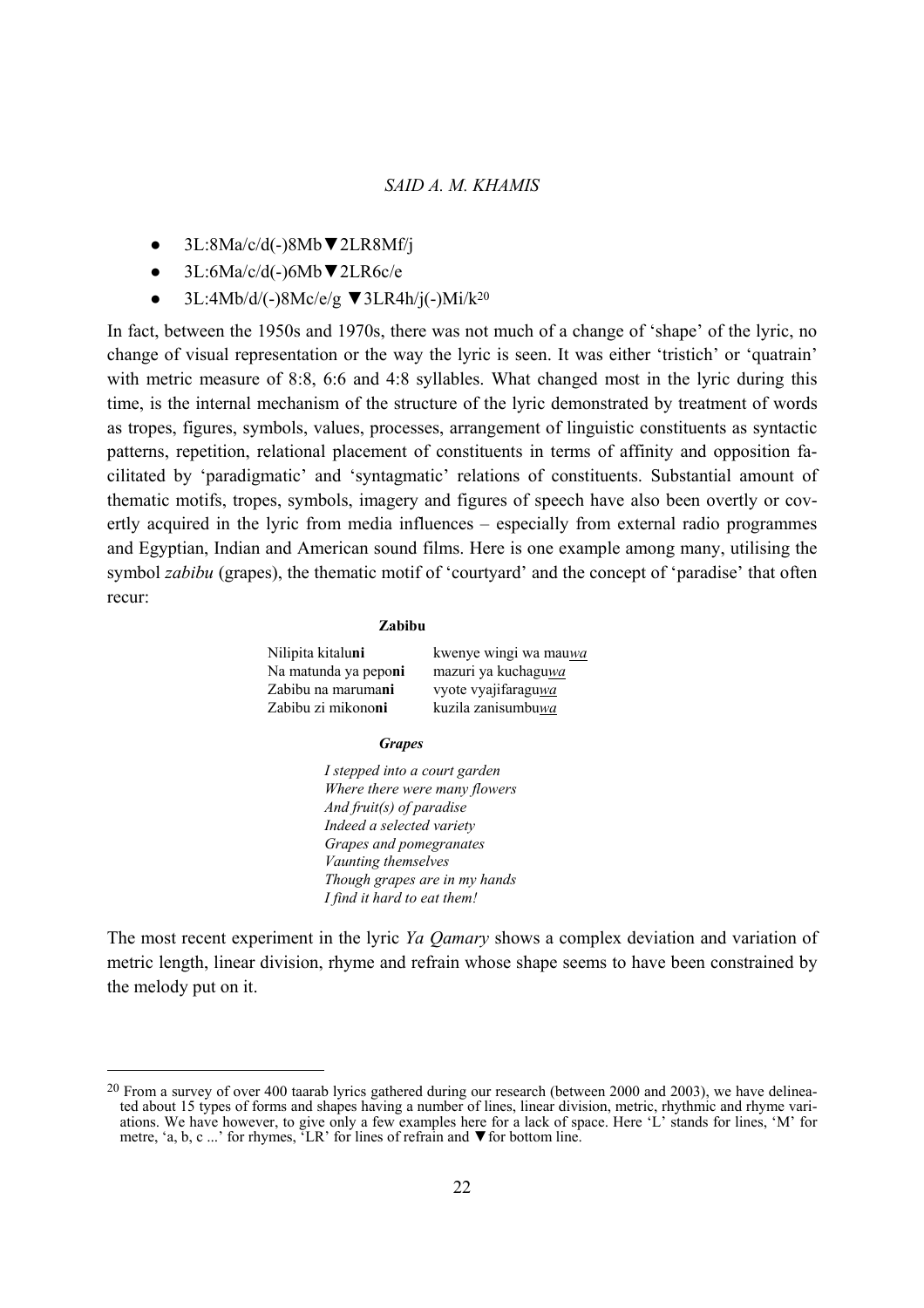|          |                                              | Ya Qamary        |                         |                     |                                      |                   |
|----------|----------------------------------------------|------------------|-------------------------|---------------------|--------------------------------------|-------------------|
|          | Hakika kionana nawe<br>(9)<br>Huwa na kiwewe |                  | azizy<br>(3)<br>habibty |                     | yanayotokeza<br>(6)<br>bali hujikaza | (metre syllables) |
|          | (6)<br>Ungejuwa mwenyewe                     |                  | (3)<br>hayaty           |                     | (6)<br>vipi wanitanza                | (metre syllables) |
|          | (7)                                          |                  | (3)                     |                     | (6)                                  | (metre syllables) |
| Refrain: | A<br>(1)                                     | ya huby<br>(3)   |                         | mpenzi<br>(3)       |                                      | (metre syllables) |
|          | A<br>(1)                                     | ya alby<br>(3)   |                         | (6)                 | wangu wa moyoni                      | (metre syllables) |
|          | A                                            | ya umri          |                         | duniani             |                                      |                   |
|          | (1)<br>A                                     | (3)<br>ya hayati |                         | (4)<br>mpaka peponi |                                      | (metre syllables) |
|          | (1)                                          | (4)              |                         | (6)                 |                                      | (metre syllables) |

#### *The Moon*

*Truly when I see you the rarity, strange things happen I become nervous my love, but pretend nothing happens I wish you knew my life, how you puzzle me* 

 Refrain: *Oh you my love, the one I adore Oh you my heart, you who are in it Oh you, the reason for me to be in this world Oh you my life, even in paradise*

Thematically, the emphasis on the lyric of this time was 'love' and 'romance', so much so that it made Topp assert about its apolitical nature. Referring to the money-raising role of taarab of this time for political organisations, she observes that "... [I]t is likely, though, that while these clubs acknowledged the potential of taarab to earn money for their particular organisation (by having fee-paying members, for example), they did not exploit the potential of taarab songs themselves to promote any political objectives" (Of course this is not absolutely true since political songs were already written during Siti's era and also during this time though somehow obscured in symbolism – *my emphasis*). It was often after the revolution in 1964 that poems with political themes were written and sung. It was after the revolution that we see the pervasive emphasis on political theme being introduced consciously by the ruling party and government as part of the ideological tool; a theme that was disseminated in taarab lyrics generally through 'march' beat – which was again, an Egyptian influence. One of the first songs after the revolution to be sung by *Ikhwan Safa Club* with this theme is *Songa Mbele*: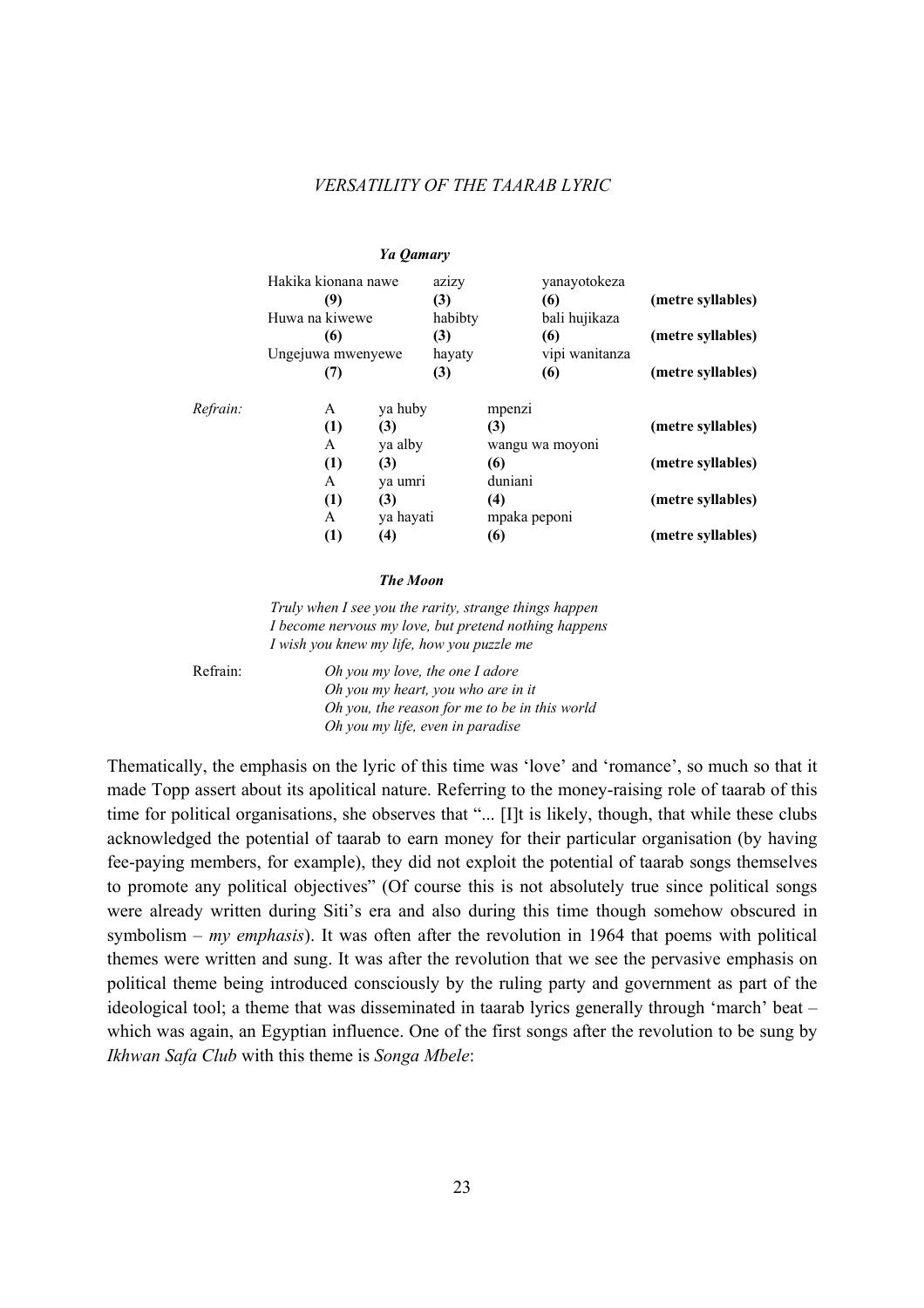|         | <b>Songa Mbele</b>                                                                                  |                                                                                            |
|---------|-----------------------------------------------------------------------------------------------------|--------------------------------------------------------------------------------------------|
|         | Kumbuka tulivyokuwa<br>Hapana lililokuwa<br>Ndipo tukainyakuwa                                      | Wakati wa ukoloni<br>Kututoa utumwani<br>serikali visiwani                                 |
| Chorus: | Songa mbele songa mbele<br>Si wakati wa kelele                                                      | Tumia yako maguvu<br>ondoa wako uvivu                                                      |
|         | Ondoa wako uvivu<br>Tumia yako maguvu<br>Songa mbele<br>Songa mbele!                                |                                                                                            |
|         | <b>Move Forward</b>                                                                                 |                                                                                            |
|         | Remember how we were<br>during the colonial time<br>Nothing happened                                | to liberate us from slavery<br>That is why we've snatched<br>the government of the islands |
| Chorus: | Use your energies<br>It's not a time of words<br>Use your energies<br>Move forward<br>Move forward! | Move forward, move forward<br>Leave behind your laziness<br>Leave behind your laziness     |

### **The Lyric, Modernity and Commercialisation of Taarab**

From the beginning, the role of taarab was equivocal, swaying between 'amateurishness' and 'semi-professionalism'. If taarab began as music of patronage, some sort of remuneration must have been attached to it, though at this point, not to an extent of being regarded substantial. A boost towards commercialisation of taarab came when this music was put in phonograph record. Siti bint Saad and her group played an important role in being the first group to be incorporated in the industry. Though, as Suleiman (1969: 88) suggests, phonograph records found their way to many Swahili speaking areas in Tanganyika, Uganda and Kenya, and were also sold in Congo (Kinshasa), Comoros, Somalia and Southern Arabia, there is plenty of evidence to show that the artists could not live solely on this music. Often this group played just to enjoy themselves and entertain their audience at a locality in the Stone Town area of Zanzibar known as Mayungwani and in Siti's house at Vikokotoni where guests could play such games of card as *Wahed wa Sitini* and listen to taarab music of this group (1969: 90).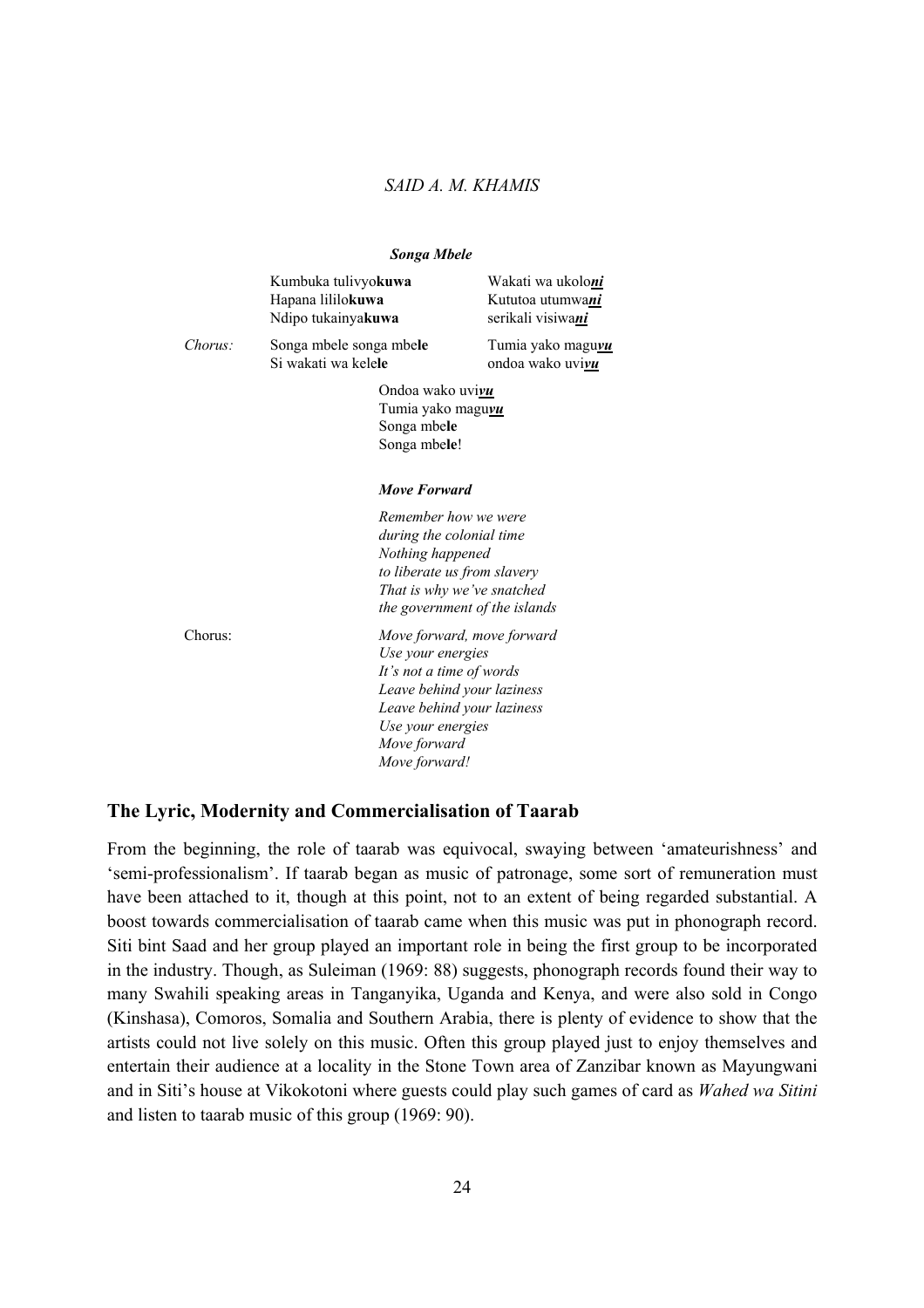The famous *Ikhwan Safah Club* also started as amateurish group performing in the club building or during day-outs and competitions. Later, the performance scope was gradually broadened to include wedding ceremonies of one of the members of the club or of his family. Then taarab was put in a form of 'concert show' taking place twice a year during Idd festivities. In the 1970s *Ikhwan Safah Club* and other clubs started to be hired for wedding ceremonies of non-members. This was now acceptable by clubs, not for personal gains, but for securing funds to pay rent of the club building, electricity and water bills, transportation and the purchase of musical instruments and their spare-parts. A further step towards commercialisation of taarab happened when clubs were paid to record their music in the studios of *Sauti ya Unguja* (after revolution *Radio Tanzania Zanzibar*), TVZ (*Television Zanzibar*) and *Radio Tanzania Dar es Salaam*.

 A totally new phase towards the commercialisation of taarab was marked by the introduction of audio and video cassettes in East Africa in the 1980s. With a new impetus towards composition, variation and large scale productions, the introduction of audio and video cassettes took the commercialisation of taarab to a higher level. Initially, only vendors, normally engaged in pirating, gained financially from the sales of taarab cassettes. The situation improved from 2000 to date, when individual artists get royalties of some sort to enable them (at least some of them) to live on music as this became clear in our research.

 This led to the intensification of commercialisation and diversification of taarab through modernisation, manifesting as both Giddens' prime metaphor of juggernaut (1989: page) – an uncontrollable engine of enormous power which sweeps away all that stand before it and Featherstone's spatial and relational notion (1995: page). That is, on the one hand, modernity is a posttraditional historical period marked by industrialism, capitalism, the nation-state and forms of surveillance (Barker 1999: 173) and on the other, a relational quality sprouting from a comparison of two states of a given art; one quite obsolete and the other detaching or detached from the old form, emanating novel features or (re)introducing old ones in different effects, magnitude and styles.

 From 1980, especially after the war with Idi Amin's regime of Uganda, Tanzania economy started to decline rapidly and hence was more and more drawn to the all-powerful world capitalist system. This was indeed a significant break from the so called controlled unitary economy and culture. Gradually it was obvious that the ruling party and the state was loosing grapple of almost all its institutions, especially the cultural ones. A new drive towards survival and competition emerged in the society where the most astute saw the lucrative potential of taarab. As a result of this, taarab artists, especially from Tanga in the 1970s, started to explore the possibility of changing the style of taarab from being melodious, less percussive and romantic to being more percussive, vibrant and sensational for the purpose of winning a new audience. Such a shift needed a kind of (re)structuring of the music complex. Hence, quantitative and qualitative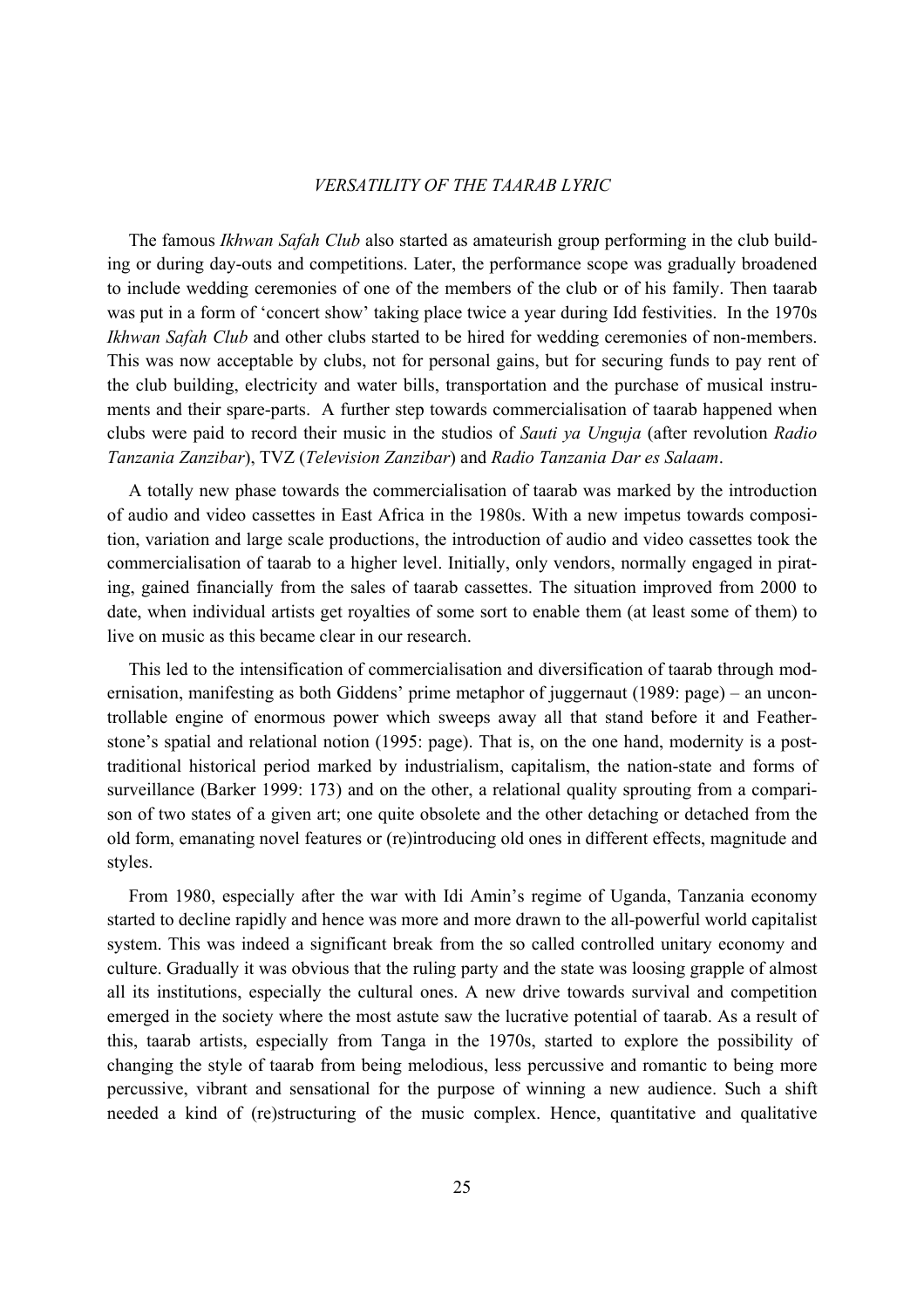changes, especially in instrumentation where orchestration (of *firqah*21 type) is narrowed down to a small group of singers, chorus and musicians, playing keyboard, solo guitar, rhythm guitar, bass guitar, bongo or drum-kit, dropping out *ūd* (lute), violin, cello, double bass, *nai* (flute), rattle, accordion, harmonica, *dumbak* and tambourine. The method of playing these instruments has also changed from being Oriental or / and Western, to being traditional, creating a *dance mode* which is hereto a rare feature in taarab. This (re)structuring of taarab means a choice of a new audience and a shift towards more public space.

### **Mipasho and the Taarab Lyric**

*Mipasho* is a sub-category of 'modern taarab' whose name is derived from a type of lyric that thrives on openness, cynicism, sexism, sensationalism and exchange of abuses and insults and on 'performance' that is deliberately calculated to appeal through sensuality and eroticism (Khamis 2002: 201), which is not a new phenomenon altogether in its character but in its force, pervasion, magnitude and openness. The name of this sub-genre is derived from the nature of the lyric – the centre of its attention and importance. The word *mipasho* being derived from Swahili verb *pasha,* meaning 'cause to get', though in this case what one gets is abuse and humiliation. The word *pasha*, also means idiomatically, to tell things openly and bluntly; to tell them in a non-euphemistic way. *Mipasho* is thus, a type of taarab that draws attention to itself by means of its lyric in which motifs are expressed point blankly, emphasised through repetition, issues (if any issues at all) are personalised and the melodious mode used to characterise the traditional form is relegated to percussive one. Like rock music, as Rosselson (1979: 46) observes

"[...] the message [...] is that words do not matter. The style matters, the froth, the bubbles, the colours, the lights, the clothes, the charisma, the sound, the bodily movements, the beat – these matter. The words don't matter." [at least do not impress the artistic – *my emphasis*].

Any significance they may attempt to carry is inevitably defeated by that message.

 Topp's definition of *mipasho* emphasising rival *ngoma* like *lelemama*, leaves out the most important features that led it to deviate from the mainstream – a feature described by Askew (2000: 31) as common to all types of taarab throughout East Africa; of being inherently unstable and prone to much fission and fusion such that gives room for artists to leave one club to join another in search of *maslahi* or a 'better life'. However, what does not come out quite clearly in Askew's seemingly correct observation is the fact that when an artist abandons a club for another, looking for *maslahi* (monetary gains), the assumption is that the style of the club s/he joins must be the most prominent and appropriate for his/her dream of better life to be realised. Hence, in some

<sup>21</sup> A *firqah* is a large Arabic orchestra incorporating Western orchestral instruments and more popular instruments such as piano accordion. The *firqah* replaced the *takht* ensemble in Egypt in the 1940s (Topp 2000:39).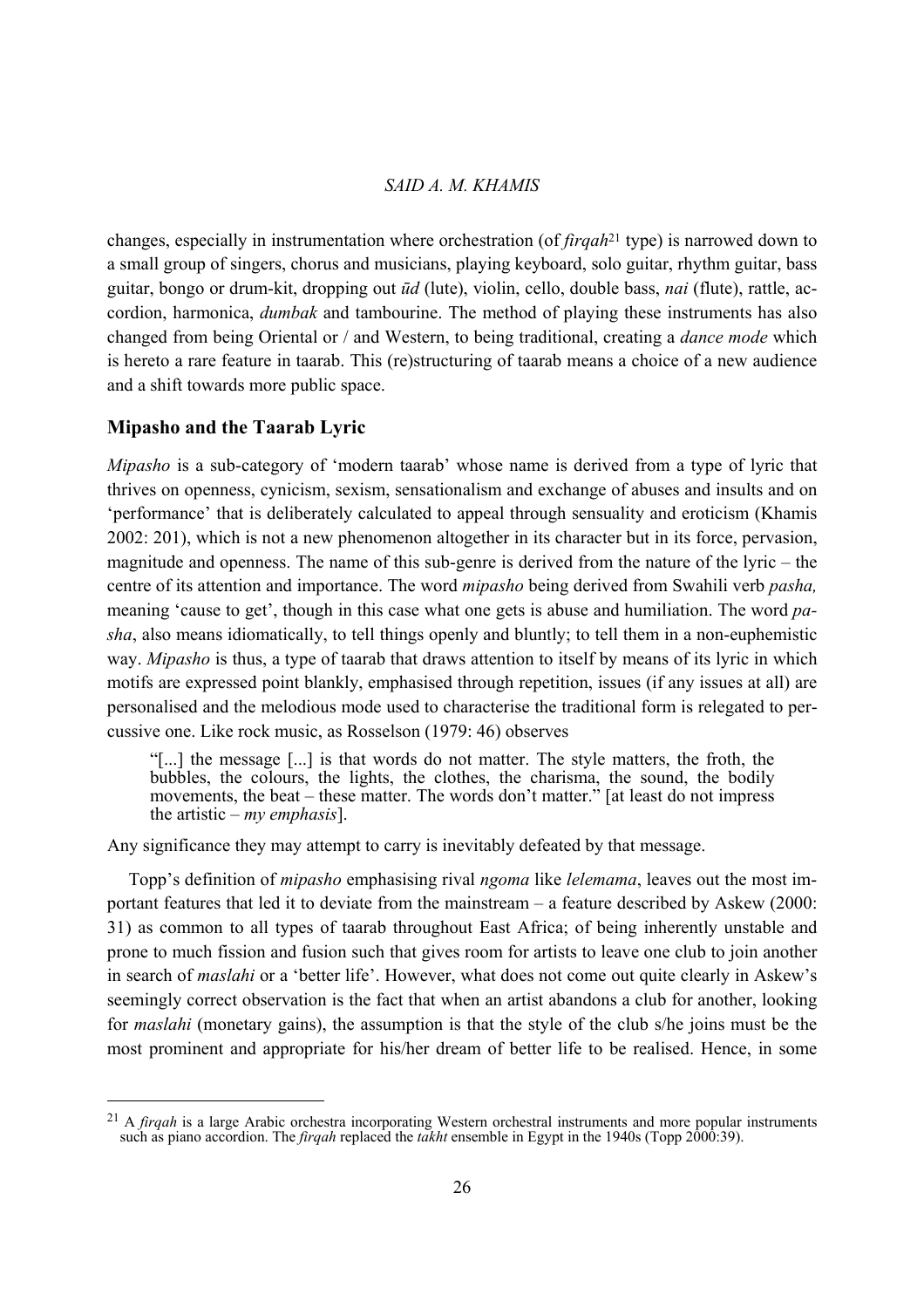cases, as is the case of *mipasho*, when artists did not have a most prominent taarab to join (for *maslahi*) some left their old clubs to 'create' new ones to experiment on new styles that would guarantee the attainment of *maslahi*. For *mipasho*, this has been possible due to the following:

- the socio-cultural and political scenario in Tanzania has changed radically towards liberalisation – a favourable situation for any artefact aspiring to be apolitical and non-committal, hence the mushrooming of all sorts of 'empty ditties' or 'anything-goes' or 'anything and everything' sells.
- artists have progressively (over years) perceived and exploited the lucrative potential of taarab which ought to go hand in hand with change in instrumentation, diversification of its structure and audience and its connectedness to the fast developing media technology. For example, to maximise profit, *mipasho* style which came in the limelight in the 1990s, uses few instruments. This allows few (only few?) *mipasho* artists to move about lightly (which they frequently do as they commute between Zanzibar and Dar es Salaam or Mombasa or even Nairobi these days) targeting an audience that is attracted by night life or entertainment with dance music from 'live band' combined with commotion, sex and alcoholism.
- with the intensification of global exchange of commodities in which Africa is merely the recipient, a state of cargo mentality has been intensified. This has in turn created a situation in which songs depicting an illusion of being 'free' and 'wishful thinking' are forthcoming aimed at lulling the mind, at least momentarily. TX (foreign experts with fat wallets), Pajero, mobile phone, booze, cosmetics, accessories, fashion-clothes, US dollars, hairstyles, perfumery, television and images, computer and its appendages and adultery are part of the modern language of the lyric.
- an opportunity for the artists to make more money than they used to make in the past as a result of more frequency in the performance of taarab (e.g. every weekend) and sales of audio and video cassettes. In fact *mipasho* has been so successful towards capturing certain segments of society and making money, that competition has grown to include new forms of music or performing arts (e.g *Segere* and *Mbeleko*) with no historical (genealogical) or generic connection or affiliation to taarab, but have simply taken up the attribute 'modern taarab' or *mipasho* to benefit from its popularity.

The most striking feature of *mipasho* is its 'drastic' change from traditional to postmodernist trend. For example, it posits change in its lyric, from being prosodic to being relatively blank or free in style, showing in some cases, a lot of fragmentariness, fuzziness and incoherence. Its musical style tends to be more percussive, vibrant and vigorous than melodious. The content of the lyric has also changed from being oblique and romantic to being direct, sexist and abusive or anything that opiates. The lyric is regarded as being so obnoxious, often stirring public debate. Dance and sexually accentuated body movements by performers and audience is *mipasho's* main attraction that has also helped narrowing the performer/audience divide in live performance.

 This 'change phenomenon' in taarab and its lyric, can be shown to be closer to Barker's cultural paradigm that "[...] the 'figural' as core to post-modern turn is more visual, draws from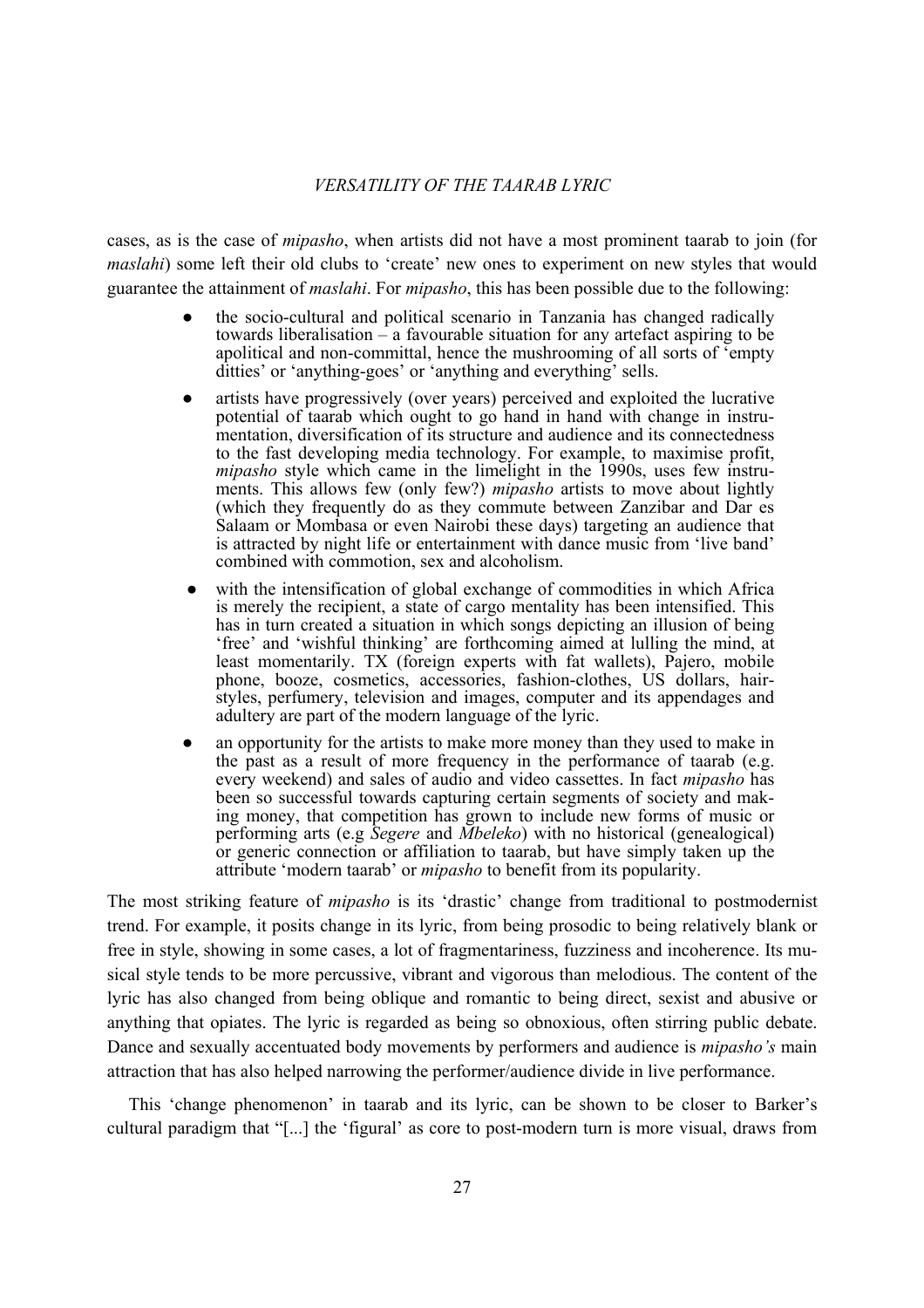everyday life, contests rationalist views of culture and immerse the spectator in his/her desire in the cultural object ..." Thus, in our view, any analysis of *mipasho* must be carried out with a holistic approach that views an artefact as affected object which in turn affect other societal concomitants. The question of morality is tied up with the whole fabric of the society. A moral decline is etiologically a sign that something else is wrong in the society. If we approach taarab or its *mipasho* sub-genre this way, it will be seen as part of what Barker (1999: 40-41) calls *chaos culture* in which "[...] the idea that the institutional aspects of modernity are driving the cultural and ethnic in a linear fashion is challenged [...]" Not only does the cultural shape the economic, and indeed our very models of globalisation, but also metaphor of uncertainty, contingency and 'chaos' replace those of order, stability and systemacity. Rather than conceptualise global culture in terms of one-way determinations, either from the 'west-to-the-rest' or from economics to culture, we might see their operation as *rhizomorphic*.

 Here is a typical *mipasho* lyric showing a number of new features undermining the traditional ones: the change to blank and free-verse style with violation of some conventions associated with prosody, tendency for the lyric to be fragmented and fuzzy, tendency for the narrative thrust and for the sequence of events to run incoherently, presence of marked repetition of motifs and phrases, blunt and abusive nature of the lyric's style, essential dialogical mode of singing in which the verbal exchange is enacted between the soloist and the chorus, endowment in the lyric of a new vocabulary built on modern gadgets, fashion wear and accessories as part of the subject matter which has also got to do with belittlement of rival contenders.

#### **Kinyang'unya**

| Chorus $(l)$ :  | Kinyang'unya usitake ya watu<br>Kinyang'unya yako yanakushinda<br>Kinyang'unya usitake ya watu<br>Kinyang'unya yako yanakushinda<br>Kinyang'unya kumbe hujaboya<br>Kinyang'unya kumbe hujagoya                                                                                    | kinyang'unya<br>kinyang'unya<br>kinyang'unya<br>kinyang'unya<br>si bure umerogwa<br>si bure umerogwa                                                                                   |
|-----------------|-----------------------------------------------------------------------------------------------------------------------------------------------------------------------------------------------------------------------------------------------------------------------------------|----------------------------------------------------------------------------------------------------------------------------------------------------------------------------------------|
| Soloist $(l)$ : | Nasikia wewe nasikia<br>Nasikia wewe nasikia<br>Watu ukiwajulisha<br>Watu ukiwajulisha<br>Eti n'nakuogopa nakuogopa wataka kunikomesha<br>Eti n'nakuogopa nakuogopa wataka kunikomesha<br>Kitu gani wajitapa<br>Kitu gani wewe wajitapa<br>Wabaki kutapatapa<br>Wabaki kutapatapa | nasikia wewe wajitapa<br>nasikia wewe wajitapa<br>wewe ukiwajulisha<br>wewe ukiwajulihsa<br>una nini kibahasha?<br>una nini kibahasha?<br>mapresha umepandisha<br>mapresha umepandisha |
| Chorus $(2)$ :  | Kanzu yako ya rubamba<br>Ina vipandevipande<br>Kanzu yako ya rubamba<br>Ina vipandevipande                                                                                                                                                                                        | utayemliza nani?<br>karibu ya thelathini<br>utayemliza nani?<br>karibu ya thelathini                                                                                                   |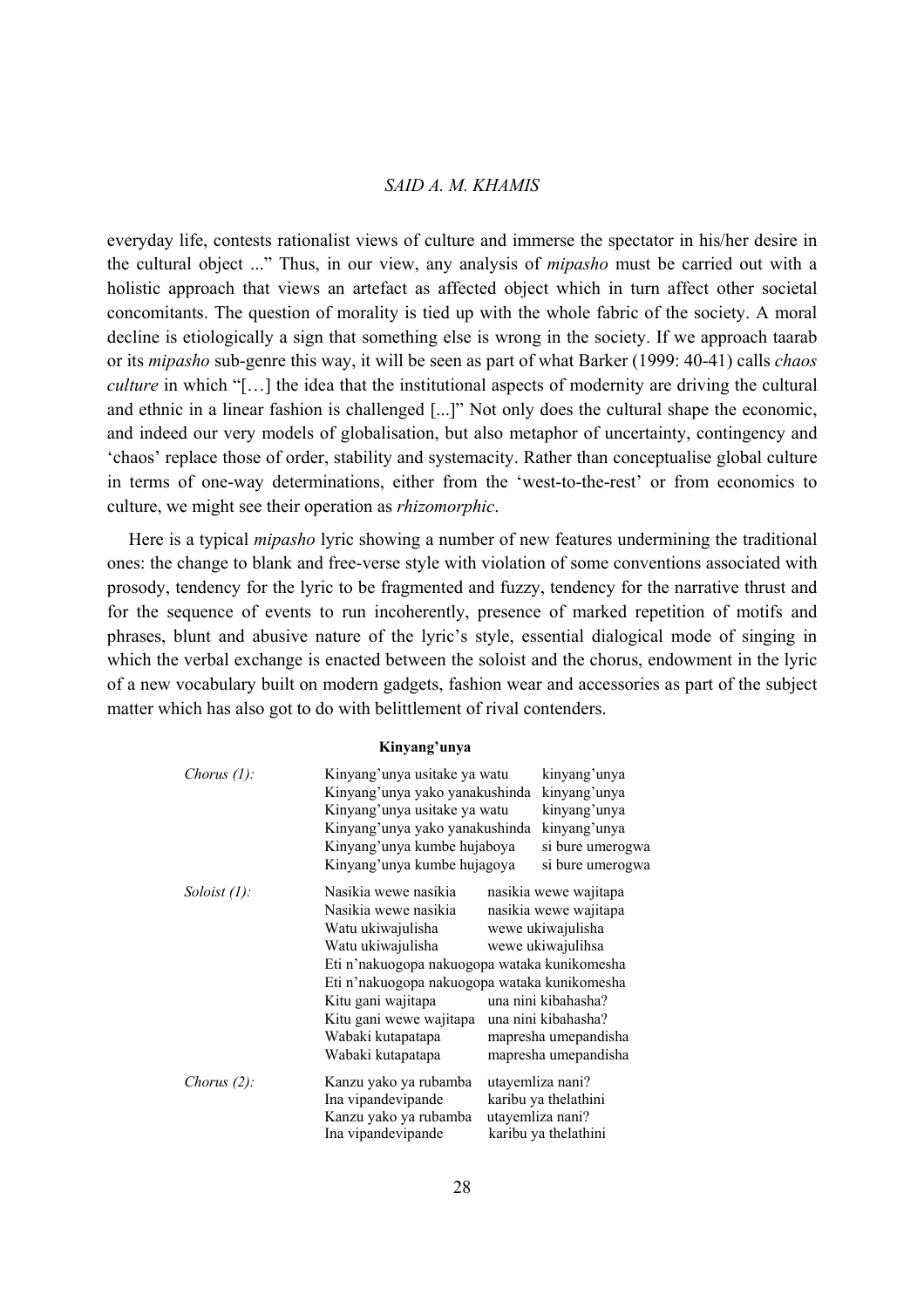|                 | Abebedua wenziwe<br>Yeye ajiona kwini<br>Apiga watu vikumbo<br>Tumjue yeye nani                                                                                                                                                                              | yeye<br>yeye<br>yeye<br>yeye                         |                                                                                                                                                                                                                                               |
|-----------------|--------------------------------------------------------------------------------------------------------------------------------------------------------------------------------------------------------------------------------------------------------------|------------------------------------------------------|-----------------------------------------------------------------------------------------------------------------------------------------------------------------------------------------------------------------------------------------------|
|                 | Abebedua wenziwe<br>Yeye ajiona kwini<br>Apiga watu vikumbo<br>Tumjue yeye nani                                                                                                                                                                              | yeye<br>yeye<br>yeye<br>yeye                         |                                                                                                                                                                                                                                               |
|                 | Vicheko vinagongana<br>Wengine wanafinyana<br>Vicheko vinagongana<br>Wengine wanafinyana                                                                                                                                                                     | heheee<br>naye huyu huyu<br>heheee<br>naye huyu huyu |                                                                                                                                                                                                                                               |
|                 | Kisha wanaulizana<br>Kisha wanaulizana                                                                                                                                                                                                                       |                                                      | aaa naye huyu, kapata nini?<br>aaa naye huyu, kaja saa ngapi?                                                                                                                                                                                 |
|                 | Kinyang'unya hupendezi hata ukivaa nini<br>Kinyang'unya hupendezi hata ukivaa nini                                                                                                                                                                           |                                                      |                                                                                                                                                                                                                                               |
| Soloist $(2)$ : | Ya mjini huyawezi                                                                                                                                                                                                                                            |                                                      |                                                                                                                                                                                                                                               |
| Chorus $(3)$ :  | Yangoje ya kilingeni                                                                                                                                                                                                                                         |                                                      |                                                                                                                                                                                                                                               |
| Soloist $(2)$ : | Ya mjini huyawezi                                                                                                                                                                                                                                            |                                                      |                                                                                                                                                                                                                                               |
| Chorus $(3)$ :  | Yangoje ya kilingeni                                                                                                                                                                                                                                         |                                                      |                                                                                                                                                                                                                                               |
| Chorus $(3)$ :  | Kinyang'unya usitake ya watu<br>Kinyang'unya yako yanakushinda<br>Kinyang'unya usitake ya watu<br>Kinyang'unya yako yanakushinda<br>Kinyang'unya kumbe hujagoya<br>Kinyang'unya kumbe umegoya                                                                |                                                      | kinyang'unya<br>kinyang'unya<br>kinyang'unya<br>kinyang'unya<br>si bure umerogwa<br>si bure umerogwa                                                                                                                                          |
| Soloist $(4)$ : | Watamba eti nawe watamba<br>Watamba eti nawe watamba<br>Kila kitu wamechisha<br>Kila kitu wamechisha<br>Na uliye naye wewe 'naye wewe<br>Na uliye naye wewe 'naye wewe<br>Niambie ndiye wewe<br>Niambie ndiye wewe<br>Umenyorodoka wewe<br>Umenyorodoka wewe |                                                      | watamba eti ndio mwenyewe<br>watamba eti ndio mwenyewe<br>eti nawe wamechisha<br>kila kitu wamechisha<br>mambo unamridhisha<br>mambo unamridhisha<br>shoga mbona umechusha<br>shoga mbona umechusha<br>karagosi unatisha<br>karagosi unatisha |
| Chorus (4):     | Kanzu yako ya rubamba<br>Ina vipandevipande<br>Kanzu yako ya rubamba<br>Ina vipandevipande                                                                                                                                                                   |                                                      | utayemliza nani?<br>karibu ya thelathini<br>utayemliza nani?<br>karibu ya thelathini                                                                                                                                                          |
|                 | Abebedua wenziwe<br>Yeye ajiona kwini<br>Apiga watu vikumbo<br>Tumjue yeye nani                                                                                                                                                                              | yeye<br>yeye<br>yeye<br>yeye                         |                                                                                                                                                                                                                                               |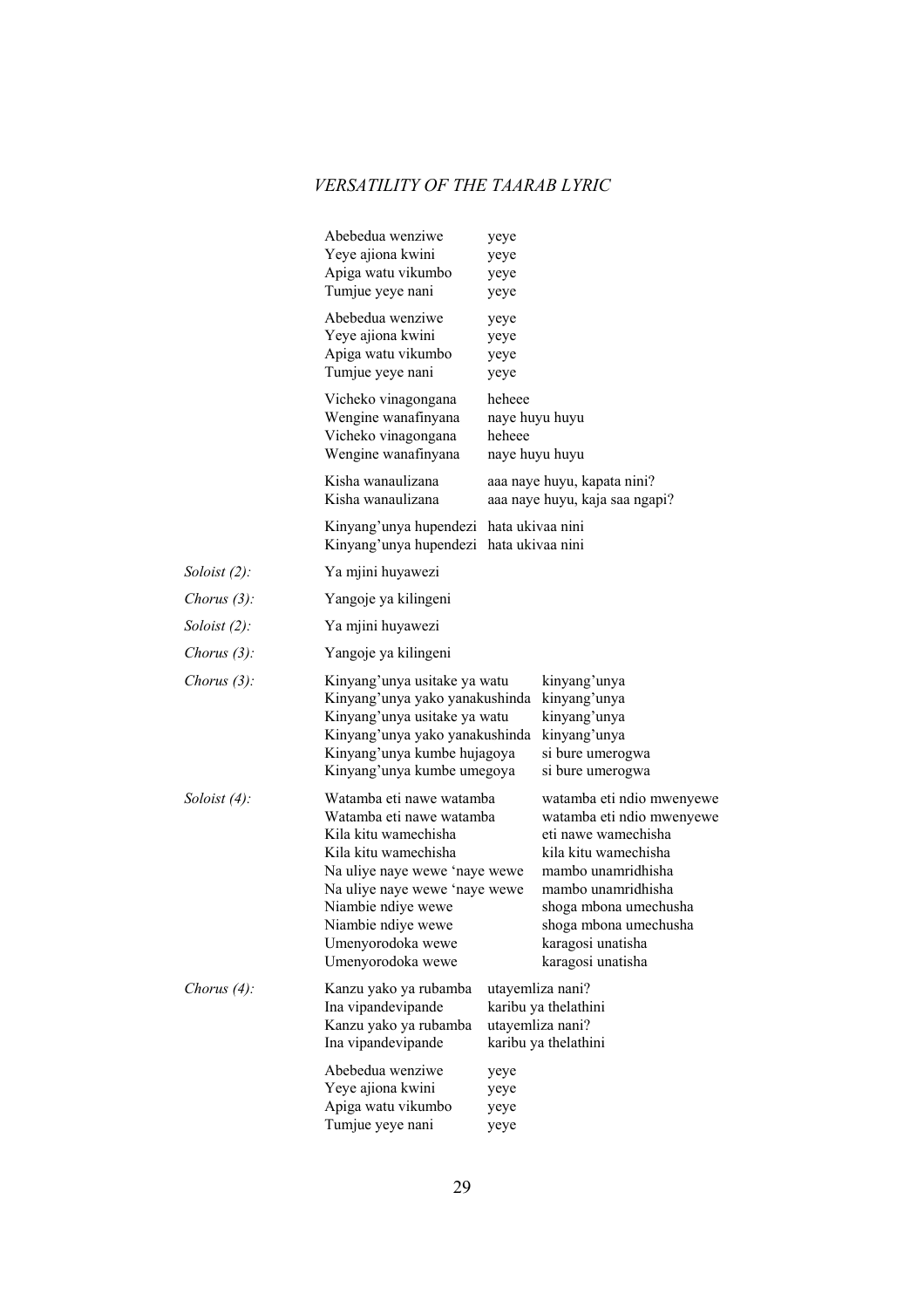|                 | Abebedua wenziwe<br>Yeye ajiona kwini<br>Apiga watu vikumbo<br>Tumjue yeye nani                                                                                                                                  | yeye<br>yeye<br>yeye<br>yeye                                                                                                                                           |                                                                                                              |
|-----------------|------------------------------------------------------------------------------------------------------------------------------------------------------------------------------------------------------------------|------------------------------------------------------------------------------------------------------------------------------------------------------------------------|--------------------------------------------------------------------------------------------------------------|
|                 | Vicheko vinagongana<br>Wengine wanafinyana<br>Vicheko vinagongana<br>Wengine wanafinyana<br>Kisha wanaulizana<br>Kisha wanaulizana                                                                               | heheee<br>naye huyu huyu<br>heheee<br>naye huyu huyu<br>aaa naye huyu kapata nini?<br>aaa naye huyu kaja saa ngapi?                                                    |                                                                                                              |
|                 | Kinyang'unya hupendezi hata ukivaa nini<br>Kinyangu'unya hupendezi hata ukivaa nini                                                                                                                              |                                                                                                                                                                        |                                                                                                              |
| Soloist $(5)$ : | Ya mjini huyawezi                                                                                                                                                                                                |                                                                                                                                                                        |                                                                                                              |
| Chorus $(5)$ :  | Yangoje ya kilingeni                                                                                                                                                                                             |                                                                                                                                                                        |                                                                                                              |
| Soloist $(6)$ : | Ya mjini huyawezi                                                                                                                                                                                                |                                                                                                                                                                        |                                                                                                              |
| Chorus $(6)$ :  | Yangoje ya kilingeni                                                                                                                                                                                             |                                                                                                                                                                        |                                                                                                              |
| Soloist $(7)$ : | Kanzu yako ya rubamba, kanzu yako ya rubamba<br>Kanzu yako ya rubamba, kanzu yako ya rubamba<br>Kanzu yako ya rubamba, kanzu yako ya rubamba<br>Kanzu yako ya rubamba, kanzu yako ya rubamba<br>Usoni huyo usoni |                                                                                                                                                                        | nd'o roho itanirusha eee<br>nd'o roho itanirusha eee<br>nd'o roho itanirusha eee<br>nd'o roho itanirusha eee |
| Chorus $(7)$ :  | Usoni amejipamba<br>Uwanjani anatamba                                                                                                                                                                            | kwa meshedo anatisha<br>viroja anaoyesha                                                                                                                               |                                                                                                              |
| Soloist $(8)$ : | Usoni yeye usoni                                                                                                                                                                                                 |                                                                                                                                                                        |                                                                                                              |
| Chorus $(8)$ :  | Usoni amejipamba<br>Uwanjani anatamba                                                                                                                                                                            | kwa mashedo anatisha<br>viroja anaoyesha                                                                                                                               |                                                                                                              |
|                 |                                                                                                                                                                                                                  | Hatutakwenda sambamba mwenzangu umechemsha<br>Hatutokwenda sambamba mwenzangu umechemsha                                                                               |                                                                                                              |
|                 | Kinyang'unya vipodozi<br>Mchana wa jua kali<br>Kinyang'unya vipodozi<br>Mchana wa jua kali<br>Usiku uking'ia<br>Eti miwani ya jua<br>Usiku uking'ia<br>Eti miwani ya jua                                         | hujui upake nini<br>ming'aro iko machoni<br>hujui upake nini<br>ming'aro iko machoni<br>unajifanya umewahini<br>unaivaa gizani<br>unajifanya umewini<br>unaivaa gizani |                                                                                                              |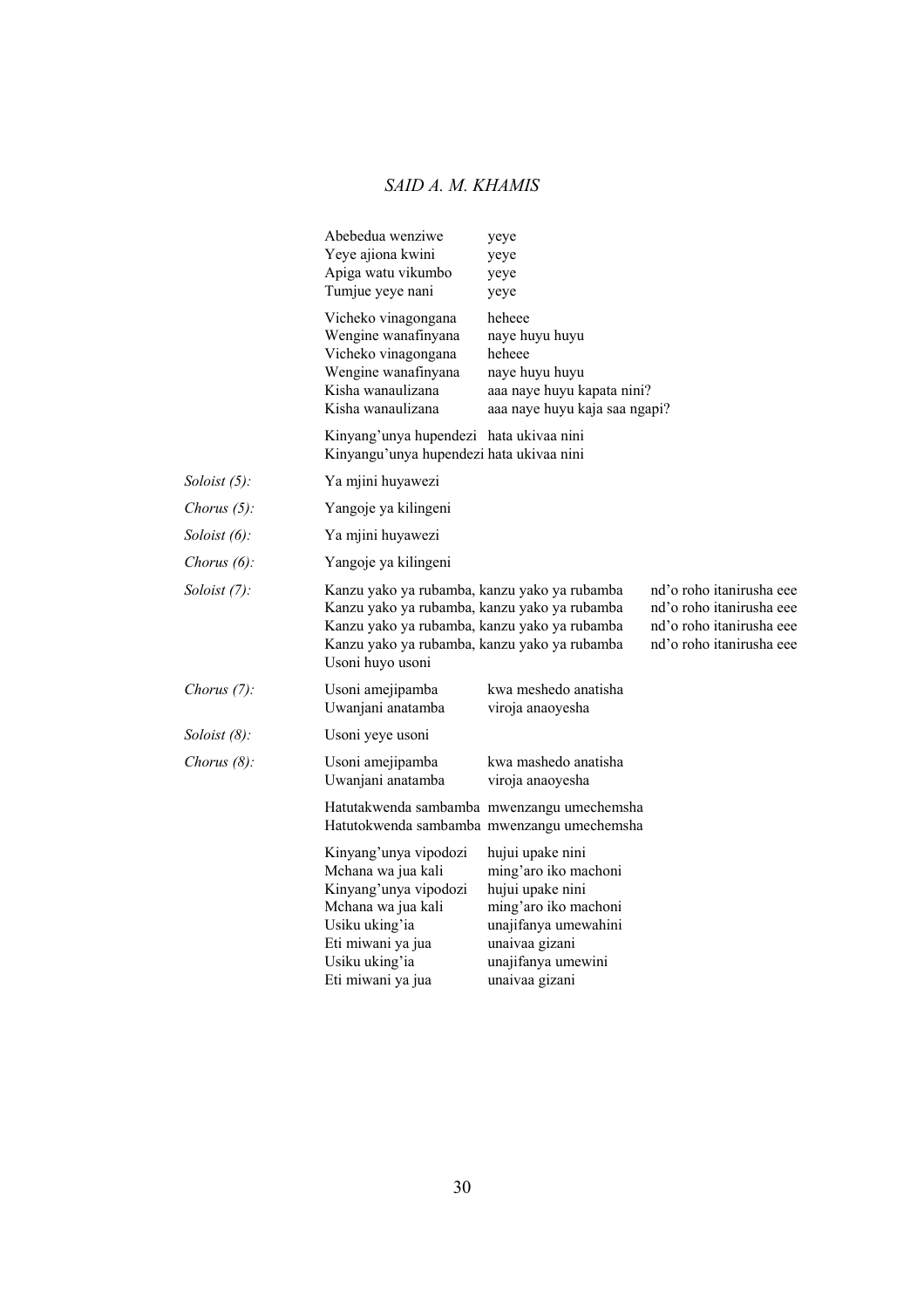|                  | Umeyataka mwenyewe<br>iliyobaki shauri yako<br>Umeyataka mwenyewe<br>iliyobaki shauri yako<br>Presha itapanda<br>na kisha itashuka kinyang'unya<br>Presha itapanda<br>na kisha itashuka kinyang'unya<br>Akutake nani wewe<br>ajigonge nani wewe?                                                 |  |
|------------------|--------------------------------------------------------------------------------------------------------------------------------------------------------------------------------------------------------------------------------------------------------------------------------------------------|--|
| Soloist $(6)$ :  | Eti anasema watu, eti anasema watu<br>kinyang'unya achekesha eee<br>Eti anasema watu, eti anasema watu<br>kinyang'unya achekesha eee<br>Eti anasema watu, eti anasema watu<br>kinyang'unya achekesha eee<br>kinyang'unya achekesha eee<br>Eti anasema watu, eti anasema watu<br>Kavaa yeye kavaa |  |
| Chorus $(6)$ :   | Kavaa yatu la butu<br>Kwenye soli limekwisha<br>Amejisuka mabutu<br>Nywele wiki hajaosha                                                                                                                                                                                                         |  |
| Soloist $(7)$ :  | Kavaa yeye kavaa                                                                                                                                                                                                                                                                                 |  |
| Chorus $(7)$ :   | Kavaa yatu la butu<br>Kwenye soli limekwisha<br>Amejisuka mabutu<br>Nywele wiki hajaosha                                                                                                                                                                                                         |  |
|                  | Usiyatake ya watu<br>na hutotubabaisha<br>Usiyatake ya watu<br>na hutotubabaisha<br>Usiyatake ya watu<br>na hutotubabaisha                                                                                                                                                                       |  |
| Soloist $(8)$ :  | Kutamba kwako ni kwepi                                                                                                                                                                                                                                                                           |  |
| Chorus $(8)$ :   | Kinyang'unya si mkeka                                                                                                                                                                                                                                                                            |  |
| Soloist $(9)$ :  | Unajifanya ni keki                                                                                                                                                                                                                                                                               |  |
| Chorus $(8)$ :   | Kinyang'unya si mkeka                                                                                                                                                                                                                                                                            |  |
| Soloist $(10)$ : | Heri tambara la deki                                                                                                                                                                                                                                                                             |  |
| Chorus $(8)$ :   | Kinyang'unya si mkeka                                                                                                                                                                                                                                                                            |  |
| Soloist $(11)$ : | Aaa, nenda 'uko                                                                                                                                                                                                                                                                                  |  |
| Chorus $(8)$ :   | Kinyang'unya si mkeka                                                                                                                                                                                                                                                                            |  |
| Soloist $(12)$ : | Kinyang'unya, kinyangu'nya usitake ya watu ukome eeee<br>Ya wenzio wayavalia viatu lione 'iloooo                                                                                                                                                                                                 |  |
|                  | Kinyang'unya, kinyang'unya usitake ya watu ukome weee<br>Ya wenzio wayavalia viatu lione 'iloooo                                                                                                                                                                                                 |  |
|                  | Huya, huya, huya                                                                                                                                                                                                                                                                                 |  |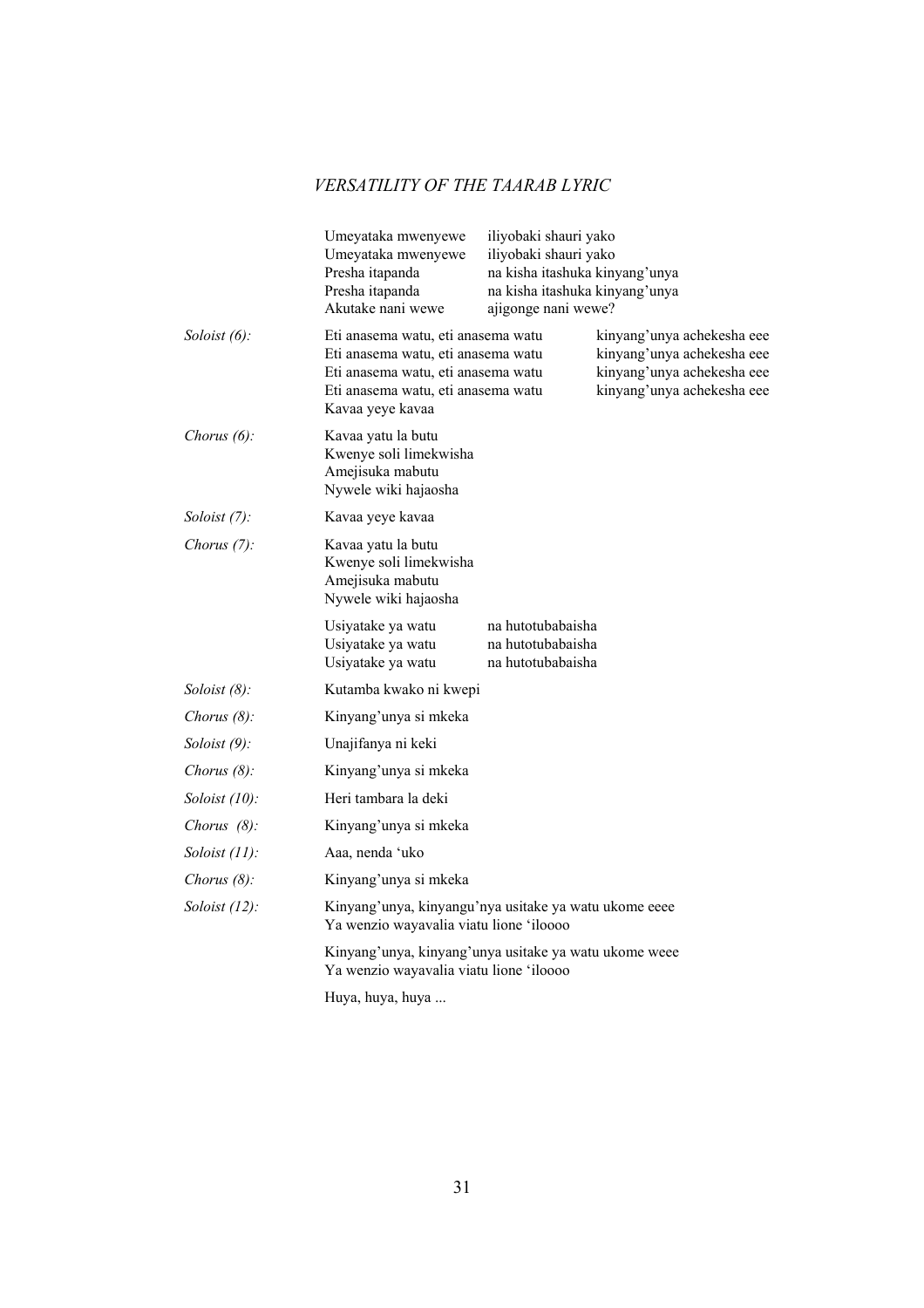# *You Old Rag*

| Chorus $(1)$ :  | You Old Rag, imitate not what others do, You Old Rag<br>You Old Rag, can't even manage your own affairs, You Old Rag<br>You Old Rag, imitate not what others do, You Old Rag<br>You Old Rag, can't even manage your own affairs, You Old Rag<br>You Old Rag, you haven't yet exhausted your moves,<br>It isn't accidental, you must've been bewitched!<br>You Old Rag, you haven't yet exhausted your moves,<br>It isn't accidental, you must've been bewitched!                                                                                                                                                                                          |
|-----------------|-----------------------------------------------------------------------------------------------------------------------------------------------------------------------------------------------------------------------------------------------------------------------------------------------------------------------------------------------------------------------------------------------------------------------------------------------------------------------------------------------------------------------------------------------------------------------------------------------------------------------------------------------------------|
| Soloist $(1)$ : | I hear you, I hear,<br>I hear you bestir yourself<br>I hear you, I hear,<br>I hear you bestir yourself<br>You go about informing people,<br>yes, you inform them<br>You go about informing people,<br>yes you inform them<br>That I am afraid, afraid of you,<br>since you want to thwart me<br>That I am afraid, afraid of you,<br>since you want to thwart me<br>What are you boasting yourself for?<br>What do you have after all you nonentity?<br>What are you boasting yourself for?<br>What do you have after all you nonentity?<br>You're just panicking,<br>Your blood pressure is high<br>You're just panicking,<br>Your blood pressure is high |
| Chorus $(2)$ :  | Your dress is the cheapest<br>who would want to wear it?<br>It has patches and patches<br>about thirty in number<br>Your dress is the cheapest,<br>who would want to wear it?<br>It has patches and patches<br>about thirty in number                                                                                                                                                                                                                                                                                                                                                                                                                     |
|                 | She tries to ridicule others, she tries<br>She thinks she is a queen, she thinks<br>She keeps on imposing herself on others, she keeps on<br>She wants to be known who she is, she wants                                                                                                                                                                                                                                                                                                                                                                                                                                                                  |
|                 | She tries to ridicule others, she does<br>She thinks she is a queen, she thinks<br>She keeps on imposing herself on others, she keeps on<br>She wants to be known who she is, she wants                                                                                                                                                                                                                                                                                                                                                                                                                                                                   |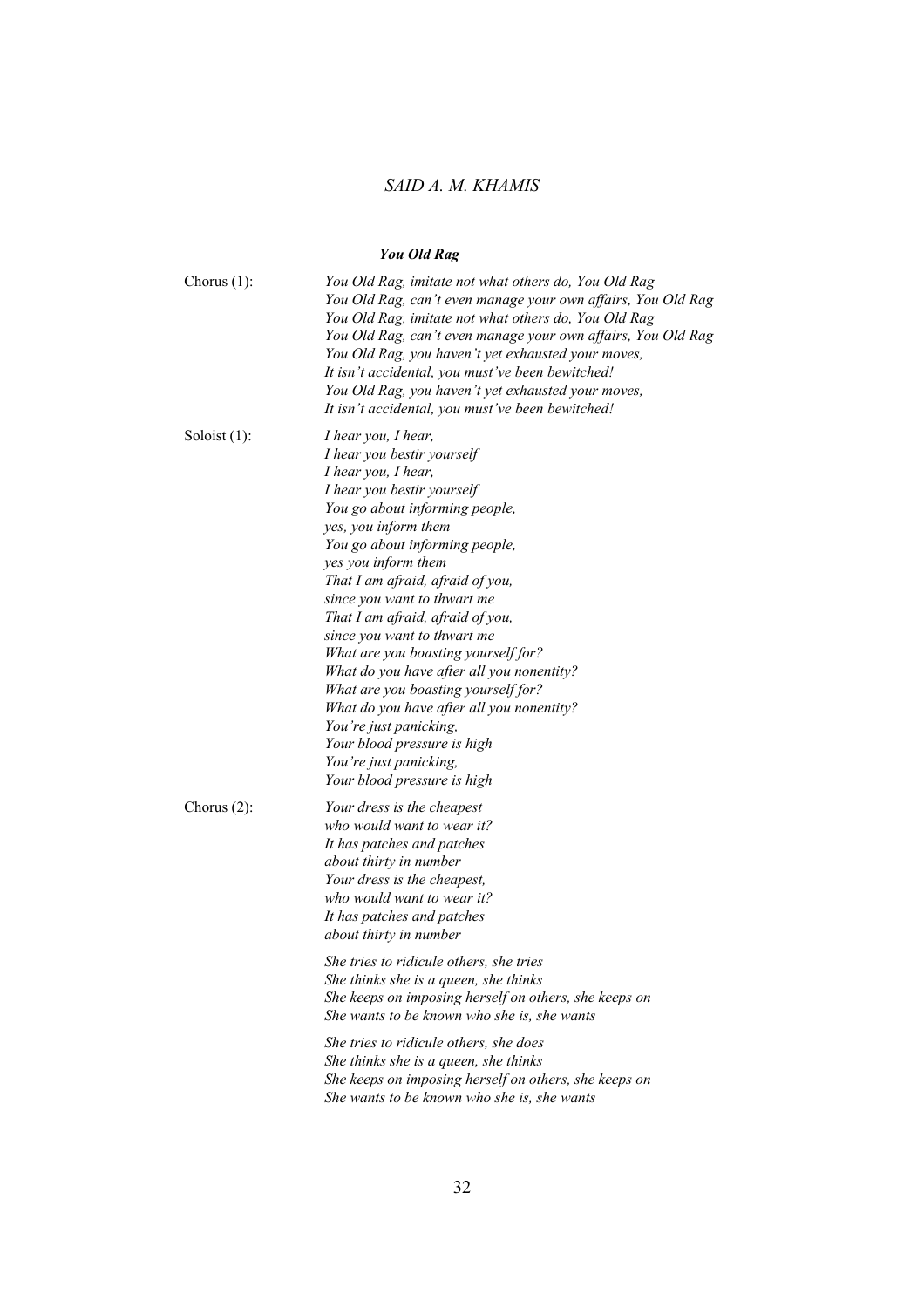|                    | Streams of laughter float in the air, heheee,<br>while others exchange secret signs,<br>saying: 'this nonentity!"<br>Streams of laugher float in the air, heheee,<br>while others exchange secret signs,<br>saying: "this nonentity!"                                                                                                                                                                                                                                                                                                                                                                                                                                                                                                                            |
|--------------------|------------------------------------------------------------------------------------------------------------------------------------------------------------------------------------------------------------------------------------------------------------------------------------------------------------------------------------------------------------------------------------------------------------------------------------------------------------------------------------------------------------------------------------------------------------------------------------------------------------------------------------------------------------------------------------------------------------------------------------------------------------------|
|                    | And then they ask one another<br>"Ah, this one, what has she got?"<br>"Ah, this one, when did she come (to town)?"                                                                                                                                                                                                                                                                                                                                                                                                                                                                                                                                                                                                                                               |
|                    | You Old Rag, you can never be attractive,<br>Whatever style of your dressing<br>You Old Rag, you can never be attractive,<br>Whatever style of your dressing                                                                                                                                                                                                                                                                                                                                                                                                                                                                                                                                                                                                     |
| Soloist $(2)$ :    | You can't cope with matters of the town                                                                                                                                                                                                                                                                                                                                                                                                                                                                                                                                                                                                                                                                                                                          |
| Chorus $(3)$ :     | Wait for matters of the bush                                                                                                                                                                                                                                                                                                                                                                                                                                                                                                                                                                                                                                                                                                                                     |
| Soloist $(2)$ :    | You can't cope with matters of the town                                                                                                                                                                                                                                                                                                                                                                                                                                                                                                                                                                                                                                                                                                                          |
| Chorus $(3)$ :     | Wait for matters of the bush                                                                                                                                                                                                                                                                                                                                                                                                                                                                                                                                                                                                                                                                                                                                     |
| Repeat Chorus (1)  |                                                                                                                                                                                                                                                                                                                                                                                                                                                                                                                                                                                                                                                                                                                                                                  |
| Soloist $(3)$ :    | Even you strut proudly, strut proudly!<br>You strut proudly, saying you are the winner<br>Even you strut proudly, strut proudly!<br>You strut proudly, saying you are the winner<br>You match every item you wear<br>Even you match every item you wear!<br>You match every item you wear<br>You match every item you wear<br>And the partner you have, you have<br>You say you satisfy him for every thing he wants<br>And the partner you have, you have<br>You say you satisfy him for everything he wants<br>Tell me, are you the lady I know!<br>How ugly you look now?<br>Tell me, are you the lady I know!<br>How ugly you look now?<br>You have become so thin<br>You are like a puppet, you look horrible!<br>You are like a puppet, you look horrible! |
| Repeat Chorus (2)  |                                                                                                                                                                                                                                                                                                                                                                                                                                                                                                                                                                                                                                                                                                                                                                  |
| Repeat Soloist (2) |                                                                                                                                                                                                                                                                                                                                                                                                                                                                                                                                                                                                                                                                                                                                                                  |
| Repeat Chorus (3)  |                                                                                                                                                                                                                                                                                                                                                                                                                                                                                                                                                                                                                                                                                                                                                                  |
| Repeat Soloist (2) |                                                                                                                                                                                                                                                                                                                                                                                                                                                                                                                                                                                                                                                                                                                                                                  |
| Repeat Chorus (3)  |                                                                                                                                                                                                                                                                                                                                                                                                                                                                                                                                                                                                                                                                                                                                                                  |
| Soloist (4):       | [Now she sings the Chorus line (2)]                                                                                                                                                                                                                                                                                                                                                                                                                                                                                                                                                                                                                                                                                                                              |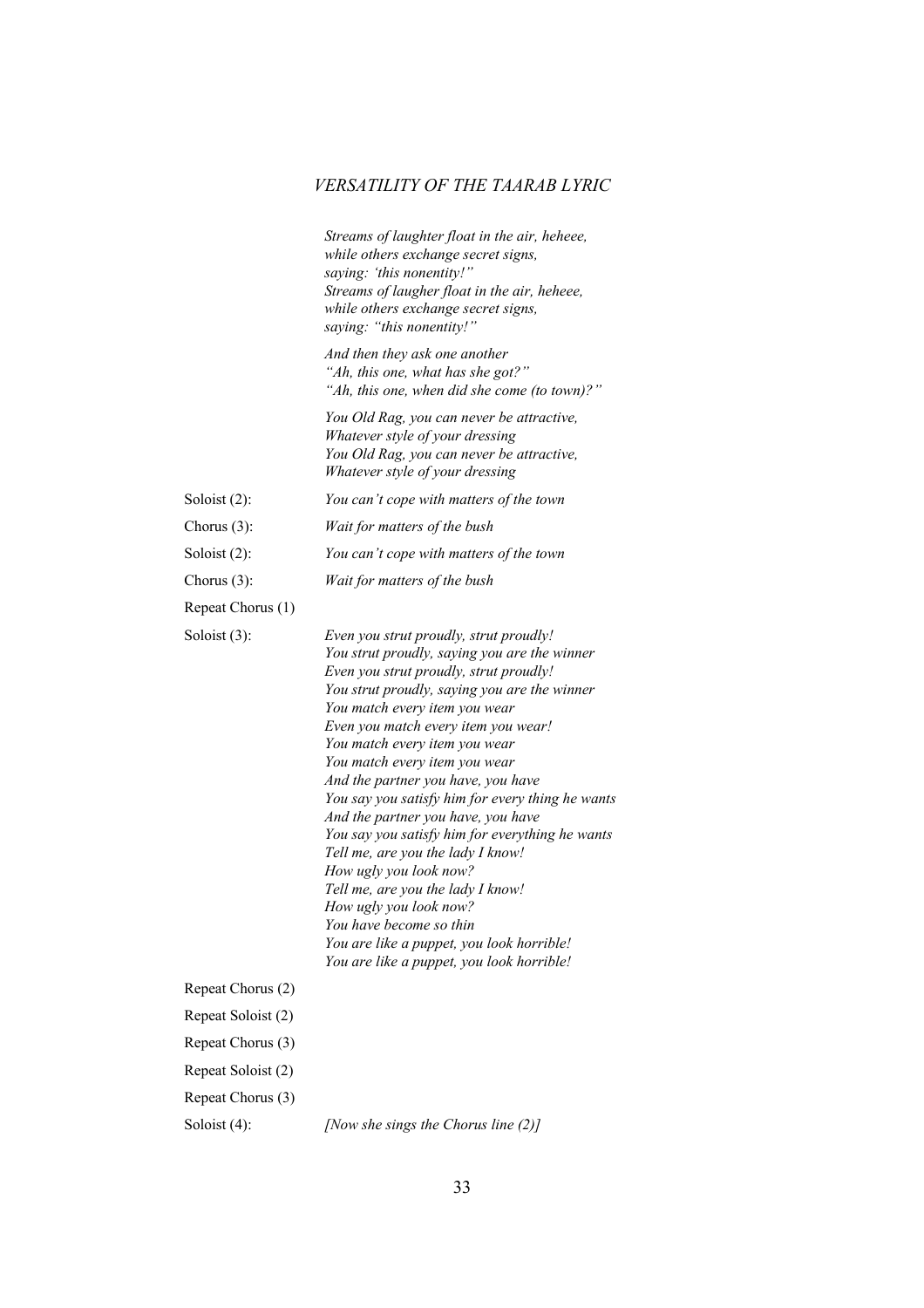| Chorus $(4)$ :  | You have painted your face with colours,<br>You look horrible<br>She struts proudly as she dances on the floor<br>She demonstrates clumsy moves                                                                                                                                                                                                                                          |
|-----------------|------------------------------------------------------------------------------------------------------------------------------------------------------------------------------------------------------------------------------------------------------------------------------------------------------------------------------------------------------------------------------------------|
| Soloist $(5)$ : | On her face on her face                                                                                                                                                                                                                                                                                                                                                                  |
| Chorus $(5)$ :  | You have painted your face with colours,<br>You look horrible<br>She struts proudly as she dances on the floor<br>She demonstrates clumsy move                                                                                                                                                                                                                                           |
|                 | You will never be at par with me<br>My friend your moves are futile<br>You will never be at par with me<br>My friend your moves are futile                                                                                                                                                                                                                                               |
|                 | You Old Rag, you don't know how to use cosmetics<br>In broad daylight bright colours mark your eyes<br>You Old Rag, you don't know how to use cosmetics<br>In broad daylight bright colours mark your eyes<br>When the night comes you act like a winner<br>Sun-goggles you wear them in the dark<br>When the night comes you act like a winner<br>Sun-goggles you wear them in the dark |
|                 | You wanted this verbal jarring, it's up to you now<br>You wanted this verbal jarring, it's up to you now<br>Your blood-pressure will rise and then fall, Old Rag<br>Your blood-pressure will rise and then fall, Old Rag<br>Who wants you, who would fall for you?                                                                                                                       |
| Soloist $(6)$ : | Even you abuse people, you abuse people!<br>You really make me laugh Old Rag eee<br>Even you abuse people, you abuse people!<br>You really make me laugh Old Rag eee<br>Even you abuse people, you abuse people!<br>You really make me laugh Old Rag eee<br>Even you abuse people, you abuse people!<br>You really make me laugh Old Rag                                                 |
| Chorus $(6)$ :  | She's put on worn out shoes<br>whose soles have been eaten away<br>She's plaited her hair in an old-fashion style<br>Hair not washed for a week                                                                                                                                                                                                                                          |
| Soloist $(7)$ : | She's put on, put on                                                                                                                                                                                                                                                                                                                                                                     |
| Chorus $(7)$ :  | She's put on worn our shoes<br>whose soles have been eaten away<br>She has plaited here hair in an old-fashioned style<br>Hair not washed for a week                                                                                                                                                                                                                                     |
|                 | Don't interfere with other people's affairs,<br>you can fool no one                                                                                                                                                                                                                                                                                                                      |
|                 |                                                                                                                                                                                                                                                                                                                                                                                          |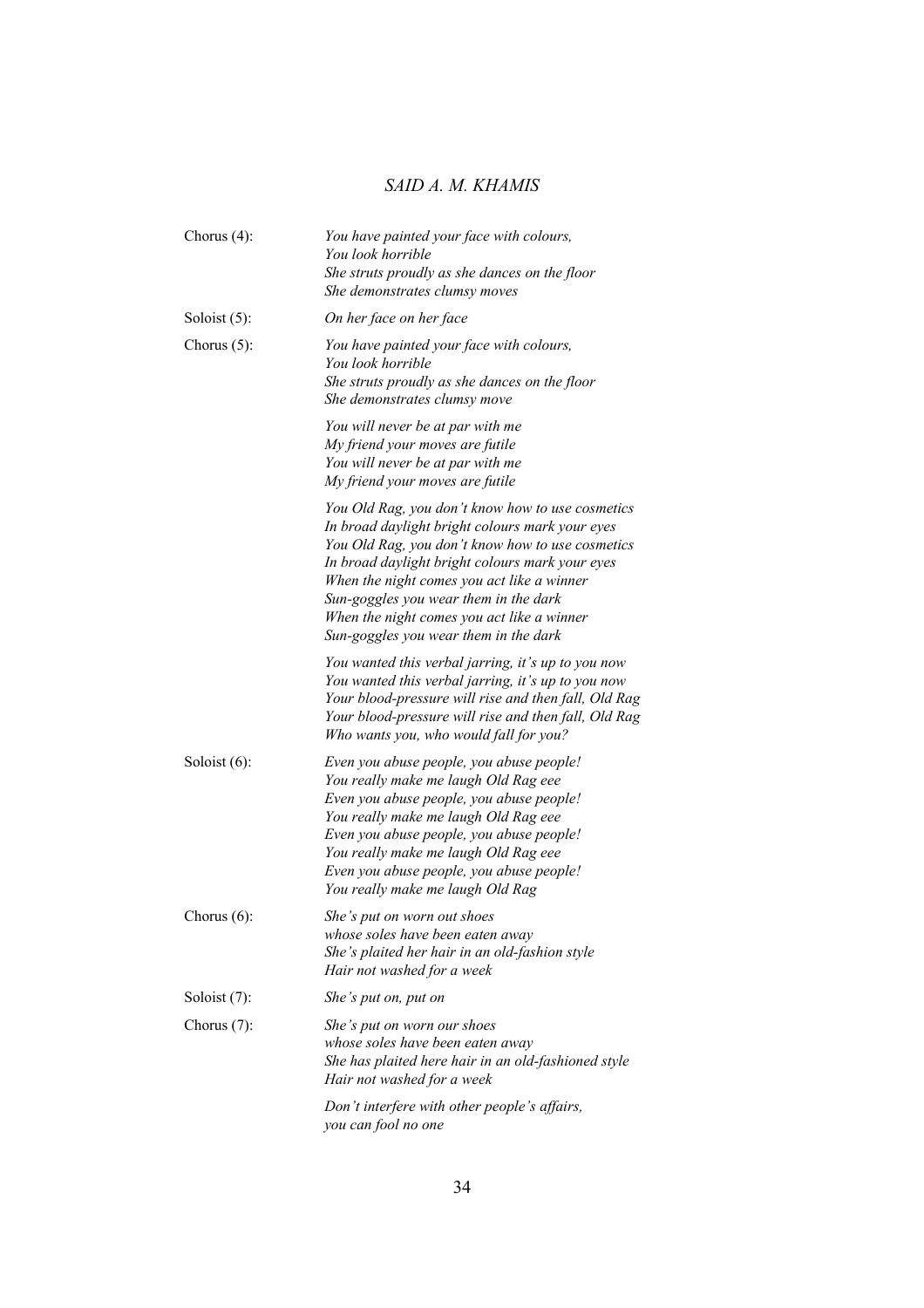|                   | Don't interfere with other people's affairs,<br>you can fool no one<br>Don't interfere with other people's affairs,<br>you can fool no one |
|-------------------|--------------------------------------------------------------------------------------------------------------------------------------------|
| Soloist $(8)$ :   | What is your boastfulness for?                                                                                                             |
| Chorus $(8)$ :    | An old rag is no mat                                                                                                                       |
| Soloist $(9)$ :   | You take yourself to be a rack                                                                                                             |
| Repeat Chorus (8) |                                                                                                                                            |
| Soloist $(10)$ :  | Better a mopping rag                                                                                                                       |
| Repeat Chorus (8) |                                                                                                                                            |
| Soloist $(11)$ :  | Oh, go to hell!                                                                                                                            |
|                   | An old rag is no mat                                                                                                                       |
|                   | You Old Rag, You Old Rag, mind your own business, stop interfering<br>You derive pleasure out of people's weaknesses, look at you!         |
|                   | You Old Rag, You Old Rag, mind your own business, stop interfering<br>You derive pleasure out of people's weaknesses, look at you!         |
|                   |                                                                                                                                            |

 *Hurrah, hurrah, hurrah ...*

# **Conclusion**

Taarab, hence its lyrics, is a complex embodiment of diversified forms and styles developing out of the need for taarab to fulfil certain roles and functions. Part of taarab's resourcefulness for construction and (re)construction of various structures are derived as mediated diversified musical lines, beats, motifs, images, tropes, icons and figures of speech, which have overtime, expanded the range of poetic repertoire through new concepts, ideas and images flowing in as part of irresistible lure of shiny and glamorous consumerist objects from outside. Taarab has therefore, an unlimited scope for change determined by 'utility impetus' and 'flavour(s)' of its audience(s). In a situation in which everything has turned into potential 'commodity', taarab too has turned into a 'commodity' – hence its existence is inherently functional and audience-oriented. As a result, stable and essentialist identities formally represented by this art-complex, are fragmented as the probing and cautious progression towards innovation and excellence is played down as moral, social and cultural taboos are broken and societal well-being is decried as the empowerment of a clique and their vested interests are safe-guarded.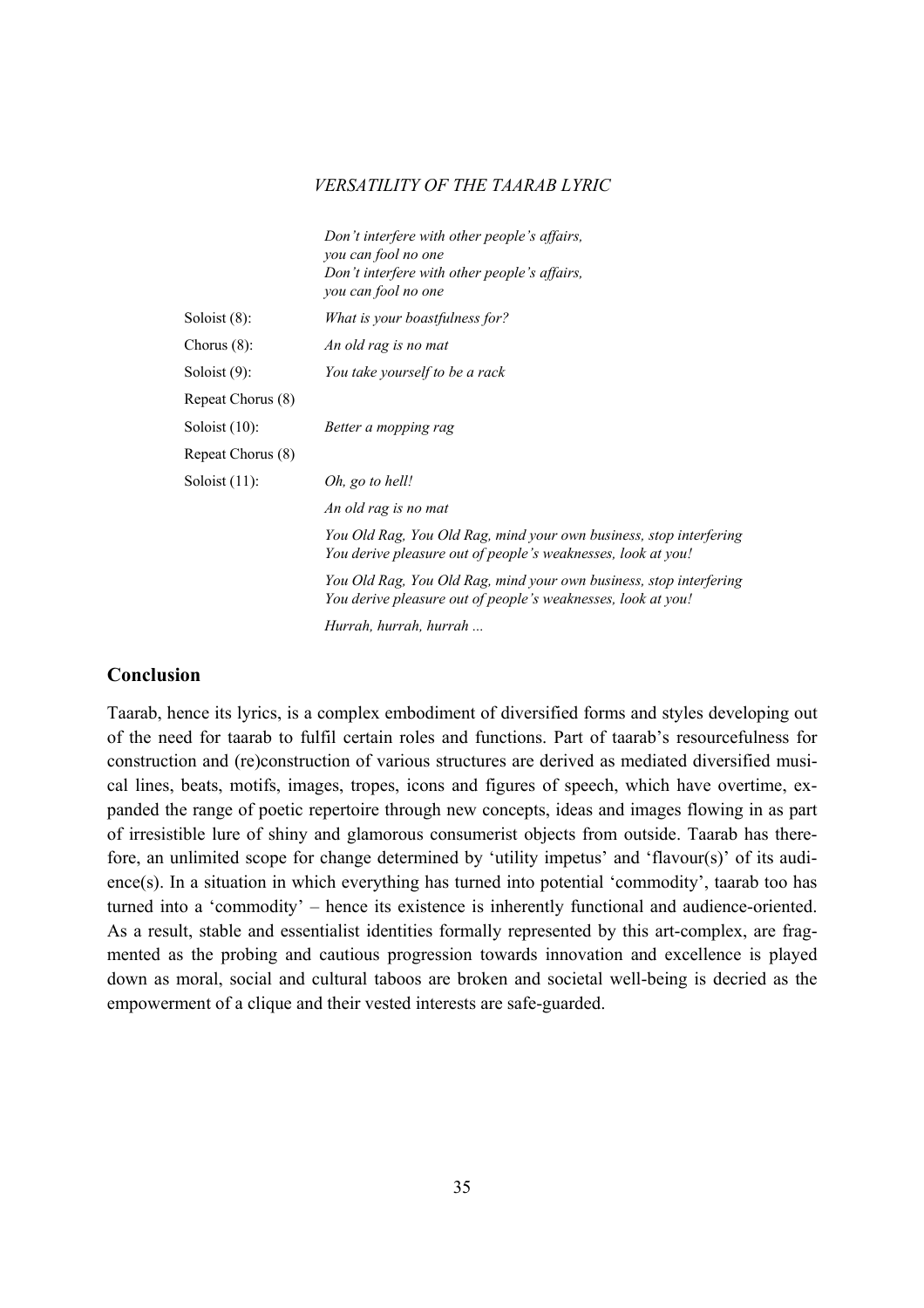# **Bibliography**

- Abdulaziz, Mohamed H. 1979. *Muyaka 19th Century Swahili Popular Poetry*. Nairobi: Kenya Literature Bureau.
- Askew, Kelly M, 2000. Following in the Tracks of Beni: The Diffusion of the Tanga Taarab Tradition. Frank Gunderson & Gregory Barz (Ed.). *Mashindano! Comparative Music Performance in East Africa.* Dar es Salaam: Mkuki na Nyota Publishers. Pp. 21-38.
- Askew, Kelly M. 1999. Female Circles and Male Lines: Gender Dynamics along the Swahili Coast. In *Africa Today* 46, 3&4: 67-102.
- Barker, Chris. 1999. Television, Globalisation and Cultural Identities. *Issues in Cultural and Media Studies*. Buckingham: Open University Press. Pp. 172-175.
- Cuddon, J. A. 1991. *A Penguin Dictionary of Literary Terms and Literary Theory*. London: Penguin Books.
- Finnegan, Ruth. 1976. *Oral Literature in Africa*. Nairobi: Oxford University Press.
- Finnegan, Ruth. 1977. *Oral Poetry: Its Nature, Significance and Social Context*. Cambridge: Cambridge University Press.
- Giddens, A. 1989. *Sociology*. Cambridge: Polity Press.
- Graebner, Werner. 1999. Swahili Musical Party: Islamic Taarab Music of East Africa. Simon Broughton, Mark Ellingham, David Muddyman and Richard Trillo (Eds.). *World Music*: London: The Rough Guide. Pp. 349-355.
- Graebner, Werner. 2003. The Interaction of Swahili Taarab Music and the Record Industry: A Historical Perspective. In: Close-up in Contextualising African Media [forthcoming]
- Kellner, Douglas M. & Meenakshi Gigi Durham. 2002. Introduction to Part I: Culture, Ideology and Hegemony. Meenakishi Gigi Durham & Douglas M. Kellner (Eds.). *Media and Cultural Studies: Key Works*. Malden, Massachusetts: Blackwell. Pp. 33-38.
- Khamis, Said A. M. 2001. Redefining Taarab in Relation to Local and Global Influences. Rose Marie Beck, Lutz Diegner, Thomas Geider & Werner Graebner (Eds.). *AAP* 68: *Swahili Forum* VIII. Pp. 145-156.
- Khamis, Said A. M. 2002. Wondering about Change. Nordic Association of African Studies (Ed.). *Nordic Journal of African Studies* 11, 2. Helsinki: Helsinki University Printing House. Pp. 198-205.